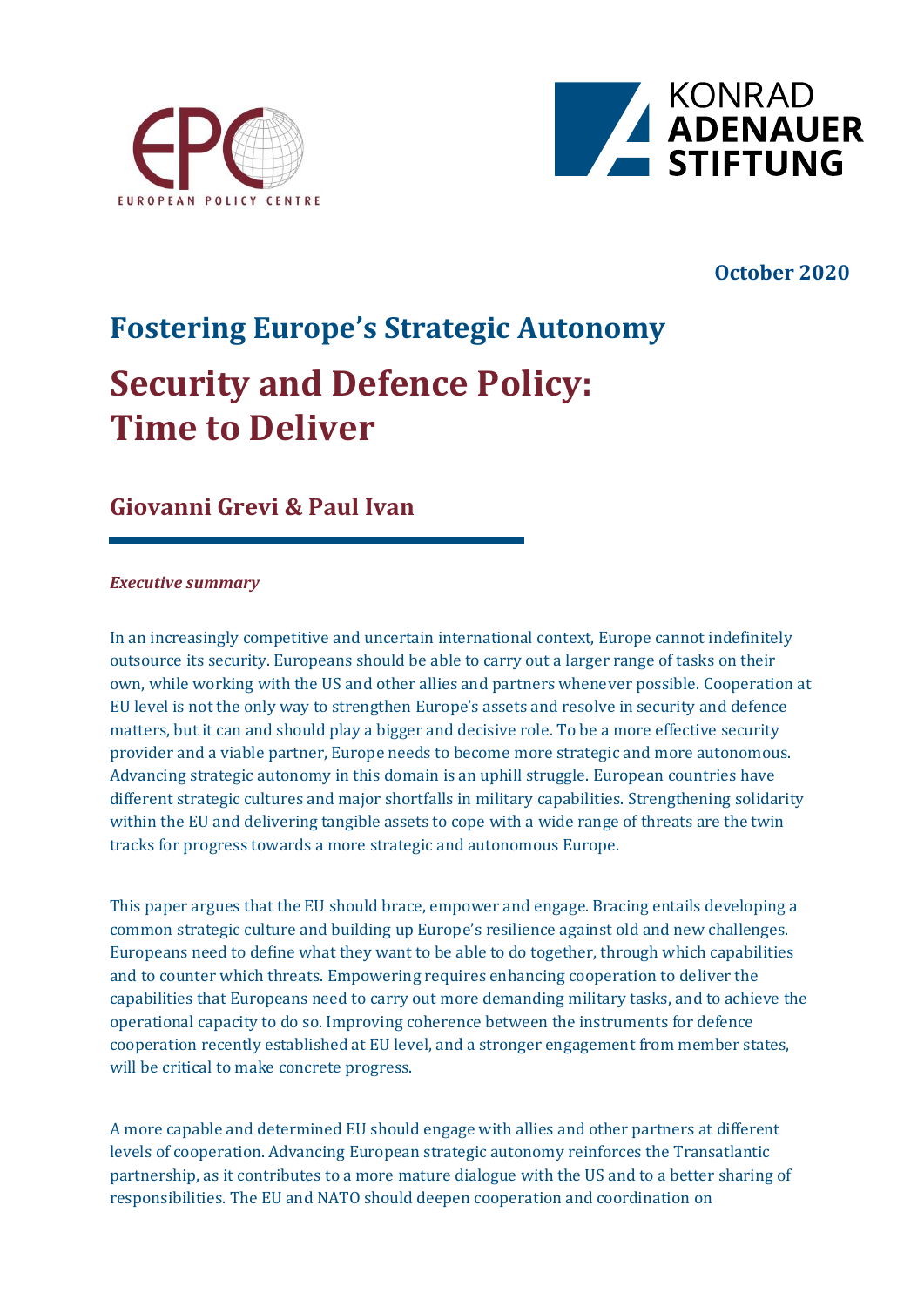cybersecurity and countering hybrid threats, capability development and military mobility. Close cooperation across the full breadth of the security agenda is in the mutual interest of the EU and the UK. The EU should also work more effectively with a range of partners on capacitybuilding and on strengthening their resilience.

The initiative launched by EU defence ministers in June 2020 to develop a 'Strategic Compass' to guide EU efforts in security and defence can make an important contribution. The ongoing analysis of the threats and challenges facing Europe should pave the way to better define shared priorities and requirements to implement EU goals in security and defence. Aligning means and ends is the core of any strategy. A more strategic Europe would be able to play a bigger role as a security provider, whether in cooperation with others or, if necessary, on its own.

Progress towards a more self-reliant Europe in security and defence is part of a larger agenda. Advancing strategic autonomy calls for a broad approach, including trade and investment policies, completing the Single Market and technology and innovation. In fact, these dimensions are intertwined: promoting Europe's security, prosperity and stability depends on moving forward across the board, mobilising the full EU toolbox.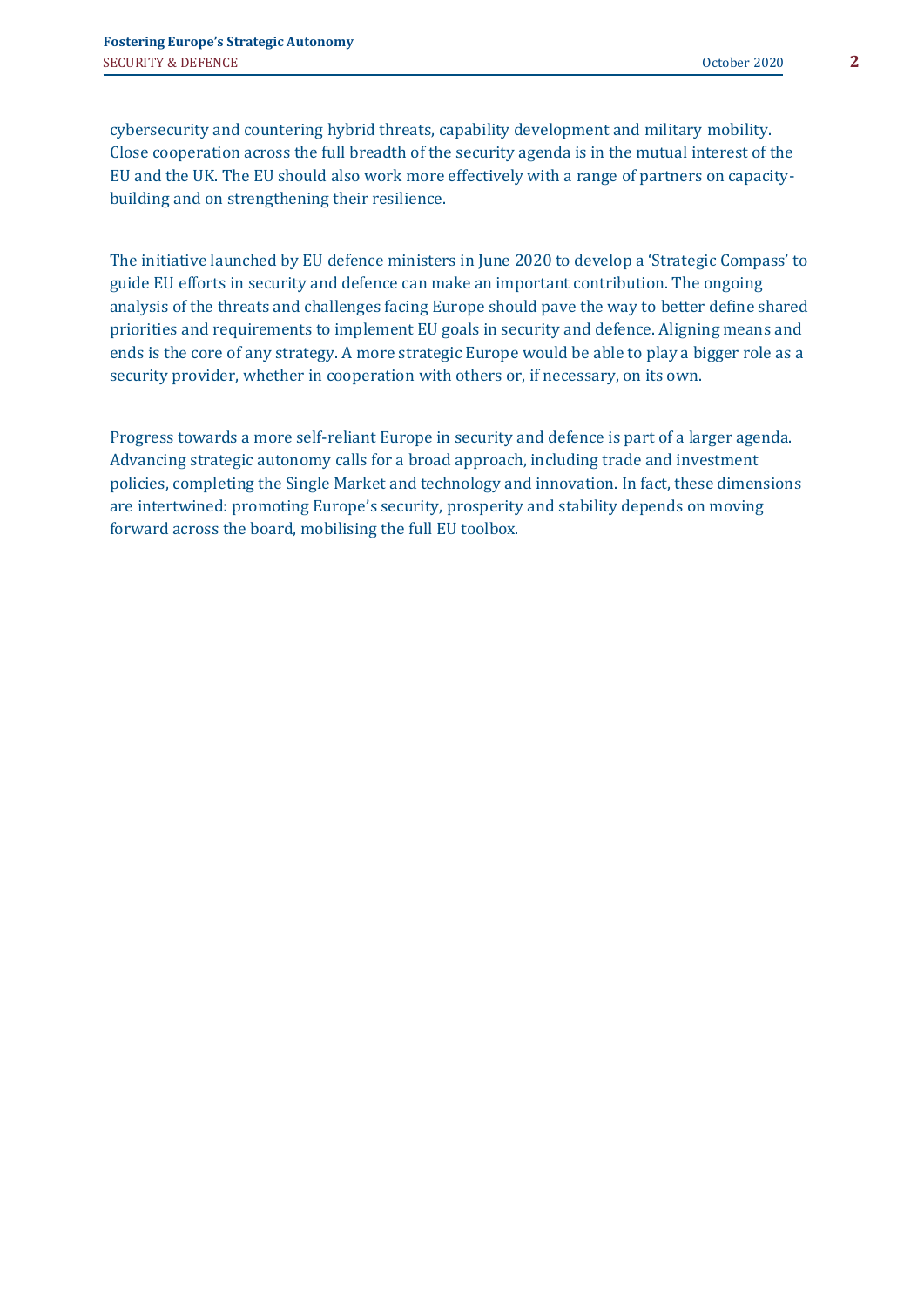### **Introduction**

#### **A more challenging threat environment**

The European Union is confronted with an increasingly challenging threat environment. In the east, Russia has violated the sovereignty and territorial integrity of several of its neighbouring countries, seriously breaching the international norms underpinning the European security order. In the south, unrest resulting from state failure and conflict has spread and threatens Europe's security. While defence budgets have been rising across the world, some crucial arms control treaties contributing to European security (such as the Intermediate-Range Nuclear Forces Treaty) have crumbled. Moreover, despite repeated calls for the respect of a rules-based order in cyberspace, cyber-attacks are proliferating, challenging the EU's security and economic competitiveness. Global powers such as China have become more assertive, while the United States has become less predictable, disengaging from multilateralism and focusing increasingly on China and the Pacific.

The coronavirus crisis carries far-reaching implications for security affairs at large, and Europe's security in particular. The pandemic has sharpened the rivalry between the US and China, sparked a surge of disinformation, and exacerbated the fragility of several countries surrounding Europe, with potentially destabilising implications. It has also exposed the limits of Europe's internal crisis management mechanisms, while its economic impact will likely reduce the resources available to enhance Europe's security and defence.

These developments make the European security environment more complex and volatile and test Europe's ability to respond to it. In this context, the call in the June 2016 EU Global Strategy (EUGS) for the EU to foster its strategic autonomy in the security and defence domain is even more relevant today. Even though the concept of strategic autonomy was used eight times in the EUGS, the strategy did not offer a definition of the term. In the subsequent 2016 Implementation Plan on Security and Defence (IPSD), EU's strategic autonomy was described as "the ability to act and cooperate with international and regional partners wherever possible, while being able to operate autonomously when and where necessary." In November 2016, the EU Council set out a new EU level of ambition for the EU as a security and defence actor in three areas: (i) responding to external conflicts and crises, (ii) building up the capacities of partners, and (iii) protecting the EU and its citizens.

Since then, the debate on strategic autonomy in defence and security matters has evolved, pointing to key requirements at the political, operational, and industrial levels.<sup>1</sup> **If there is a growing consensus that Europe should take more responsibility for its own security, however, advancing strategic autonomy in this domain remains a distant goal.** For one, research shows that the EU member states are both unclear and divided about the meaning and the importance of achieving European strategic autonomy.<sup>2</sup> In addition, as the EU's level of ambition has expanded in scope, including, for example, the protection of the EU and its citizens, Europe's military capabilities have continued to shrink.

<sup>1</sup> Ronja Kempin and Barbara Kunz, [France, Germany,](https://www.ifri.org/sites/default/files/atoms/files/ndc_141_kempin_kunz_france_germany_european_strategic_autonomy_dec_2017.pdf)  [and the Quest for European Strategic Autonomy:](https://www.ifri.org/sites/default/files/atoms/files/ndc_141_kempin_kunz_france_germany_european_strategic_autonomy_dec_2017.pdf)  [Franco-German Defence Cooperation in A New Era,](https://www.ifri.org/sites/default/files/atoms/files/ndc_141_kempin_kunz_france_germany_european_strategic_autonomy_dec_2017.pdf) *Notes du Cerfa,* No. 141, Ifri, December 2017.

<sup>&</sup>lt;sup>2</sup> Ulrike Franke and Tara Varma, Independence Play: [Europe's Pursuit of Strategic Autonomy](https://www.ecfr.eu/specials/scorecard/independence_play_europes_pursuit_of_strategic_autonomy), European Council on Foreign Relations, July 2019.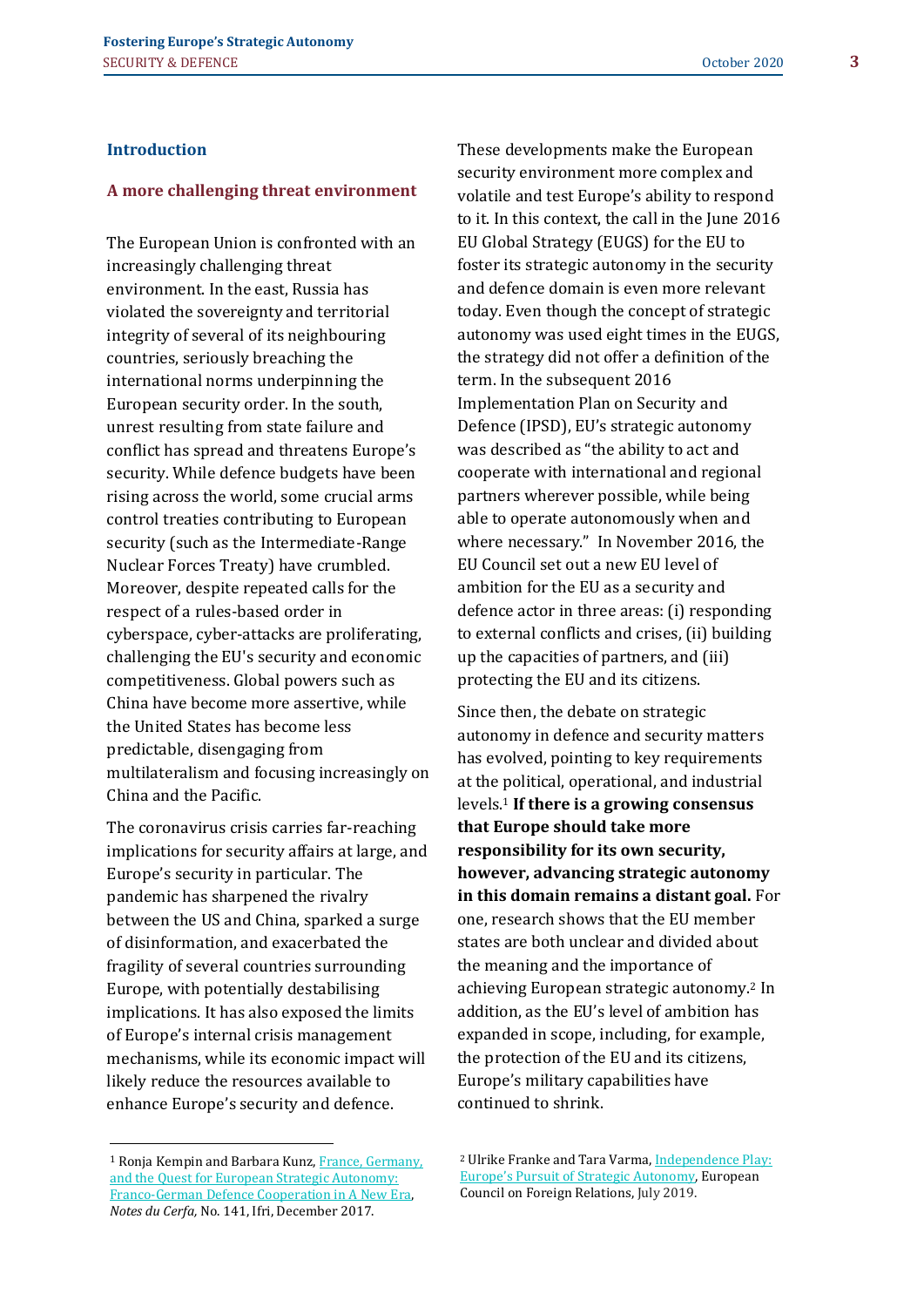National reflexes continue to prevail concerning the defence priorities of EU member states. This owes in part to their different strategic cultures and hampers efforts to make defence cooperation the norm for capability development, as the EUGS called for. When cooperation does take place, it still lacks a shared sense of purpose concerning which military tasks the Europeans should be able to carry out on their own, if need be, and related operational requirements. There is a risk that Europe's capability-expectations gap will further widen, with objectives and requirements expanding faster than available assets.

In a much more competitive and uncertain strategic context, however, Europe cannot indefinitely outsource its security and should become a stronger security and defence partner to the US. **Cooperation at EU level is not the only vector to strengthen Europe's assets and resolve in security and defence matters but can and should play a bigger and decisive role to that effect.** While arrangements such as Permanent Structured Cooperation (PESCO) and the European Defence Fund (EDF) have not yet produced substantial results, their proper implementation will be critical to deliver the capabilities and operational capacity that Europe needs. By establishing these mechanisms, EU member states have taken steps in the right direction, but the road is still long. The solution is not to go off-track, but to move forward.

**Pursuing Europe's strategic autonomy in the field of defence and security takes realism and ambition.** Realism suggests that Europe should be able to provide for its security, that of neighbouring regions and that of the global commons (such as oceans

and space) to a much larger degree than is currently the case. Ambition, if backed up by progress to develop adequate assets, is a necessary political ingredient to translate resources into results. That is, actions that advance Europe's security, such as carrying out robust crisis management operations, patrolling the seas or securing Europe's digital infrastructure. In short, the fact that advancing strategic autonomy in this domain is an uphill struggle for Europe should not preclude concrete steps to enhance the EU's capacity to operate autonomously and strategically – a choice that reconciles realism and ambition.

**This paper argues that the EU should brace, empower, and engage. <sup>3</sup> Brace means strengthening Europe's cohesion, solidarity, and resilience against a growing range of threats and challenges, and geopolitical competition at large. Empower refers to equipping the EU with the tools and resources necessary to make it a stronger security provider. Engage means making a stronger Europe a stronger partner to cooperate with others, whenever possible, to uphold security and stability in Europe and beyond.**

#### **Brace**

## **Towards a more cohesive and resilient European Union**

**Political cohesion and a shared strategic culture feed off each other.** Progress towards a shared strategic culture, by working on a common assessment of the threat landscape and of resulting priorities for European defence and security, is an essential ingredient of political cohesion at the EU level. The latter is a precondition for EU member states to jointly take more

<sup>3</sup> Giovanni Grevi, [Europe's path to strategic recovery:](https://wms.flexious.be/editor/plugins/imagemanager/content/2140/PDF/2020/Europe_path_to_strategic_recovery.pdf)  [Brace, empower and engage,](https://wms.flexious.be/editor/plugins/imagemanager/content/2140/PDF/2020/Europe_path_to_strategic_recovery.pdf) EPC Discussion Paper, April 2020.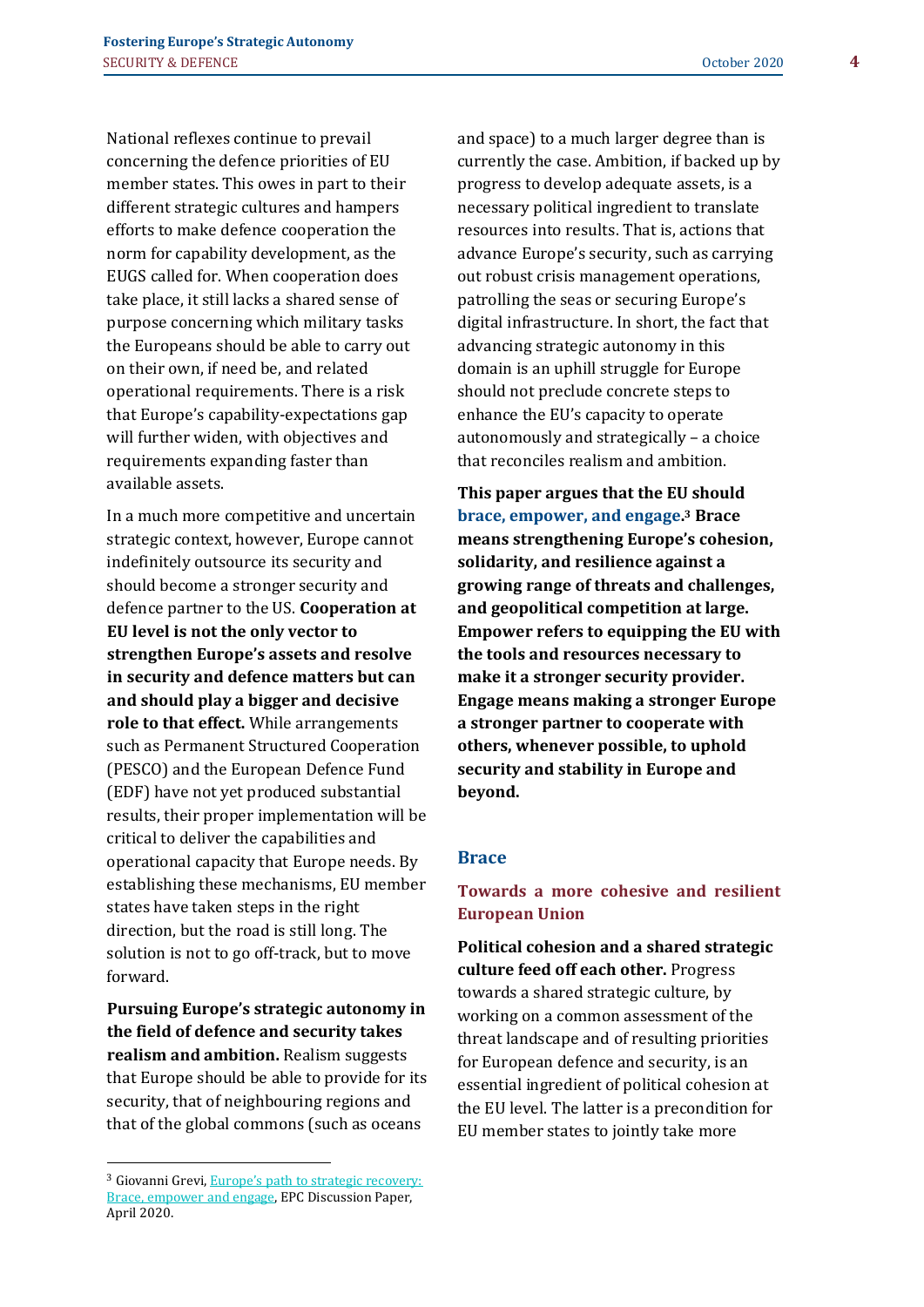responsibility for their security and perform more demanding military tasks. At the same time, faced with hybrid threats that span various interconnected sectors (such as technology, information, and the military), the EU needs to upgrade the protection of its citizens, societies, and critical assets and engage all stakeholders through a preventive approach to resilience.

## *Cohesion and strategic culture: mapping threats to target priorities*

Advancing towards a more strategically autonomous European Union requires political cohesion and solidarity. Political cohesion is about mutual trust and a sense of common purpose. The roots of political cohesion within the EU stretch, of course, well beyond security affairs, including multiple political, economic, and social factors. In the security domain, the progressive convergence among the strategic cultures of EU member states is at the same time a driver and a product of political cohesion. To be sure, bridging differences between national strategic cultures is a long-term undertaking, as they are deeply rooted in respective historical and political experiences. The issue, however, is not to produce an artificially homogeneous strategic culture by committee. It is rather to foster a common vision where respective priorities are understood not as competing but as multiple dimensions of a complex security environment, which concerns all EU members and requires cooperation. In short, **Europeans need to better define what they want to be able to do together, through which capabilities, and to counter which threats.** 

The ongoing Strategic Compass process, launched by the Council of the European Union in June 2020, can make an important contribution to address these basic questions. The initiative aims to "enhance and guide the implementation of the Level of Ambition agreed in November 2016 in the context of the EU Global Strategy and could further contribute to develop the common European security and defence culture." <sup>4</sup> The process is, therefore, meant to provide political direction for EU security and defence policy, building on the EU Global Strategy. 5

The first step implies a "360-degree analysis of the full range of threats and challenges" that the EU is facing, to be presented by the High Representative by the end of 2020. The conclusions of the June 2020 Council of the EU envisage that, on the basis of this threat analysis, "the Strategic Compass will define policy orientations and specific goals" in four key areas, namely crisis management, resilience, capability development, and partnerships. It is envisaged that the Council of the EU adopts the Strategic Compass in 2022.

The Strategic Compass process will face the challenge, common to earlier strategic processes at the EU level (and in other institutional settings), to reconcile inclusiveness and focus. Ensuring the buy-in of EU member states will be crucial but, as a first step, a 'Christmas tree' document simply outlining all the threats and challenges currently confronting the EU would not bring much added value. This mapping should be mobilised to generate a better appreciation of respective national priorities, further define common ones, and outline requirements to meet them.

<sup>5</sup> Daniel Fiott[, Uncharted territory? Towards a](https://www.iss.europa.eu/content/uncharted-territory-towards-common-threat-analysis-and-strategic-compass-eu-security-and)  [common threat analysis and a Strategic Compass for](https://www.iss.europa.eu/content/uncharted-territory-towards-common-threat-analysis-and-strategic-compass-eu-security-and)  [EU security and defence,](https://www.iss.europa.eu/content/uncharted-territory-towards-common-threat-analysis-and-strategic-compass-eu-security-and) EUISS Brief 16, July 2020;

<sup>4</sup> EU Council, [Council Conclusions on Security and](https://www.consilium.europa.eu/media/44521/st08910-en20.pdf)  [Defence,](https://www.consilium.europa.eu/media/44521/st08910-en20.pdf) 17 June 2020, doc. no 8792/20.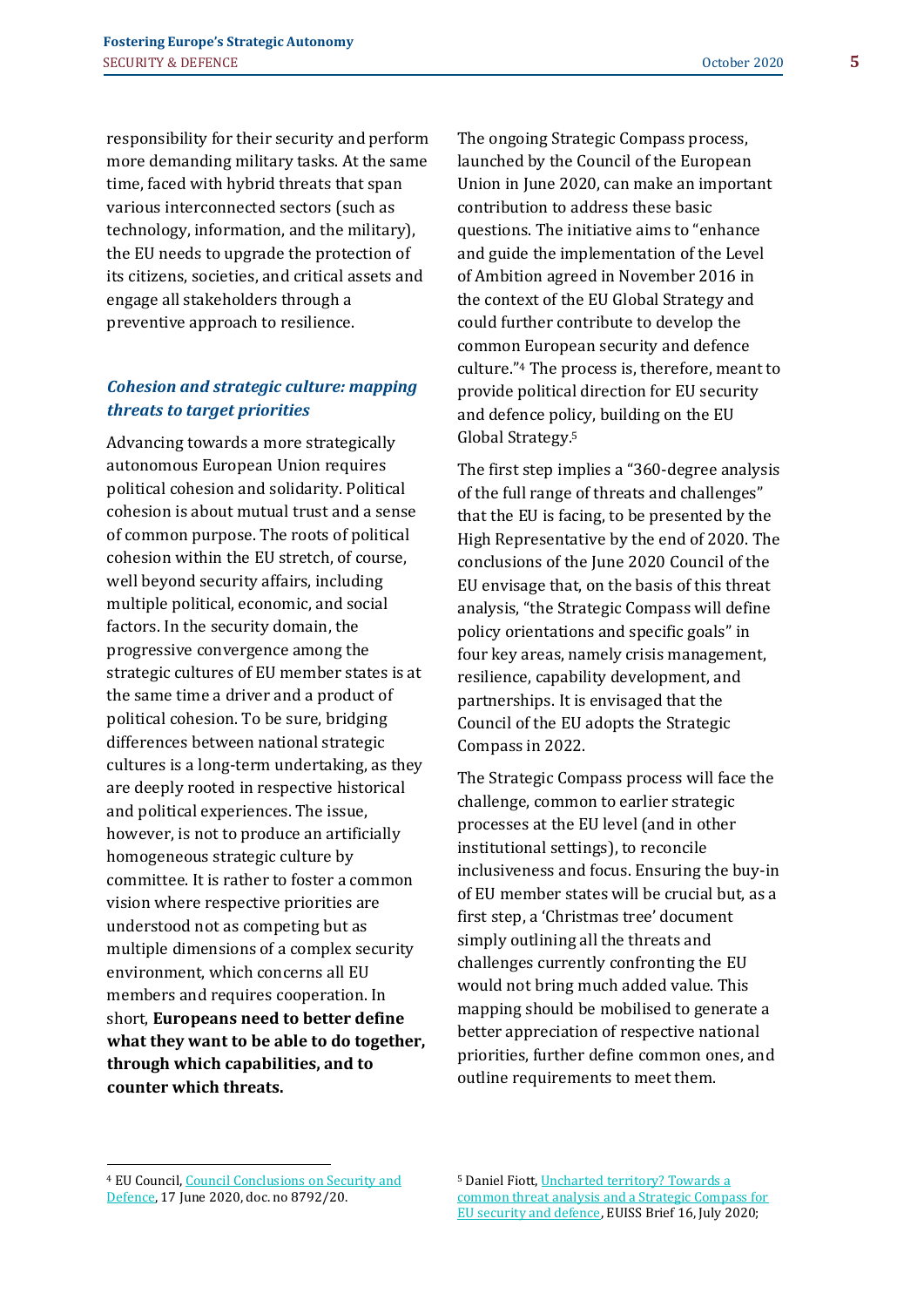The envisaged analysis can help by scrutinising the links between different threats and how these result in new vulnerabilities and requirements for action. Examples include the implications of the digitalisation of critical infrastructures (including defence infrastructures), the risks threatening the multiple flows – from energy to data – which Europe depends on, or the impact of the involvement of competing powers in conflict areas surrounding the EU. The potentially destabilising effects of threat multipliers like climate change and health emergencies should be included in this analysis. The exercise should also focus on the evolution of the threat landscape in the long term, not least concerning the impact of new technologies, to inform decisions on joint investments. This would enable better targeting the development of the capabilities that will matter in the future through the European Defence Fund (EDF) and Permanent Structured Cooperation (PESCO). A mapping of this sort could provide a useful input to the subsequent stages of the Strategic Compass, expected to drive forward the implementation of the EU's level of ambition in security and defence.

## *Protection and resilience: securing Europe*

Drawing on the EUGS, in November 2016 the Council of the EU expanded the scope of the EU level of ambition in security and defence to protecting the EU and its citizens. The EU's contribution to this goal covers a wide range of policies and tasks and is a key benchmark for progress towards strategic autonomy. Delivering added value requires

<sup>6</sup> As the recent EU Security Union Strategy put it: "Security is not only the basis for personal safety, it also protects fundamental rights and provides the foundation for confidence and dynamism in our economy, our society and our democracy." See

coordination between the tools and resources available under different EU policies, from security and defence to counterterrorism and the protection of critical infrastructure. **Security against external, hybrid or cyber threats is a precondition for healthy politics, solidarity within and between member states, economic growth, and technological innovation – all pillars of a more autonomous and sovereign Europe.**<sup>6</sup>

The EU has limited powers in matters related to EU security. Aside from the fact that EU member states are chiefly responsible for their own security, the role of NATO as the foundation of collective defence for its members is not questioned by Europeans. However, given the evolution of Europe's threat environment, with most challenges cutting across boundaries and policy sectors, it is critical that the EU strengthens its contribution to Europe's security across the board. The EU can serve as a unique hub connecting and multiplying the efforts of a wide range of actors – public and private – at multiple levels. In doing so, the EU can operate in various ways, such as defining common objectives and benchmarks to secure digital infrastructure like 5G, strengthening the coordination between police and intelligence services or establishing a 'surge' capacity, with specialised teams backing up national services in case of severe crises, from cyberattacks to health emergencies.

**Enhancing internal resilience, understood as the ability to withstand, adapt, and quickly recover from stresses and shocks, is a core dimension of the EU's contribution to protecting the EU.** At

European Commission, Communication on the [EU](https://eur-lex.europa.eu/legal-content/EN/TXT/PDF/?uri=CELEX:52020DC0605&from=EN)  [Security Union Strategy,](https://eur-lex.europa.eu/legal-content/EN/TXT/PDF/?uri=CELEX:52020DC0605&from=EN) COM(2020) 605 final, 24 July 2020.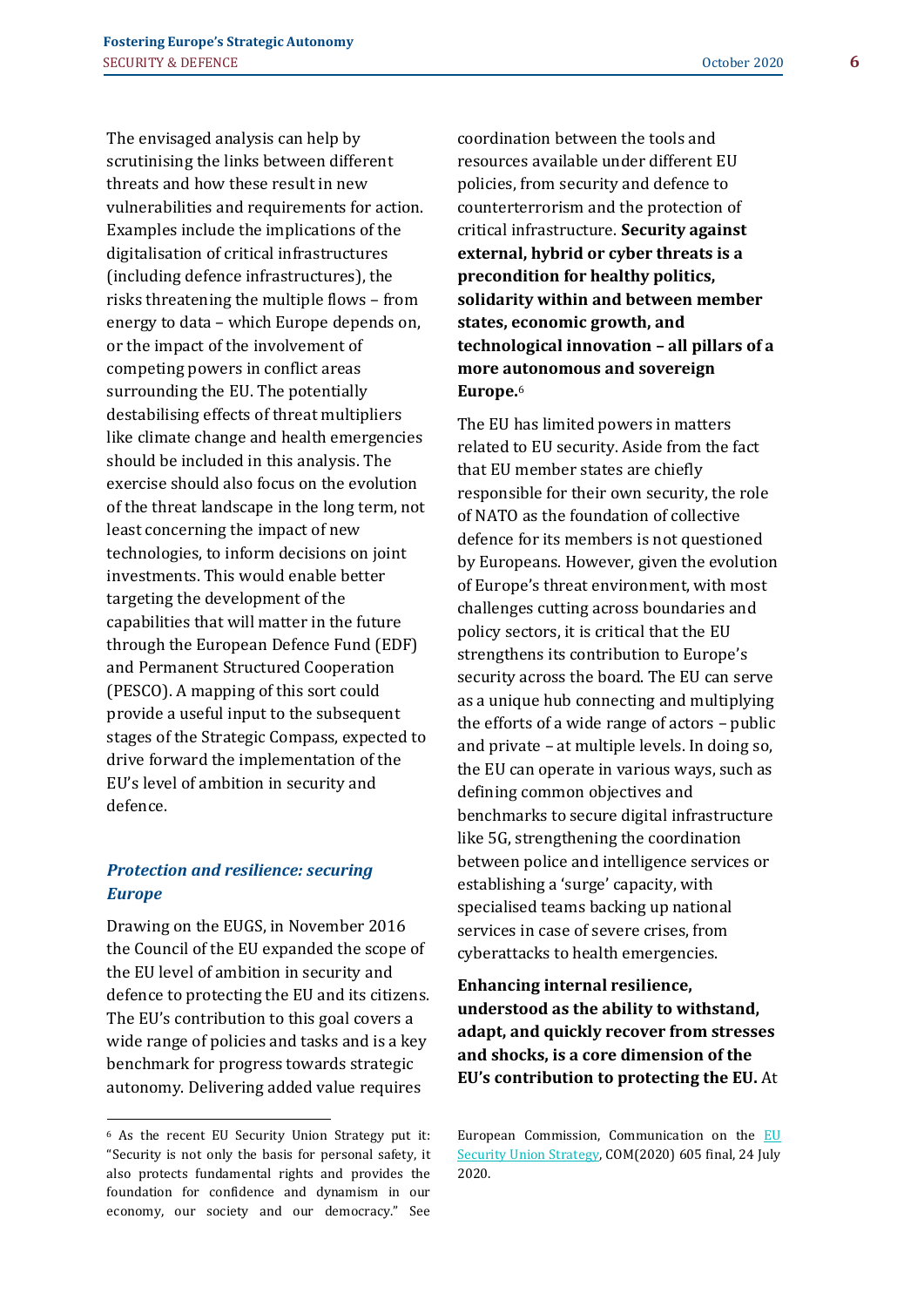the outset of the current COVID-19 pandemic, whereas EU crisis management tools such as the Integrated Political Crisis Response (IPCR) mechanism were activated fairly early, the member states at first retreated behind national borders and started taking uncoordinated decisions. While EU member states continue to battle the COVID-19 pandemic and have enhanced their cooperation in several ways, the lessons of the early phases of the crisis should feed into an upgrading of the EU's internal crisis management and civil protection mechanisms. That includes further reflection on the role of the military in supporting civil protection responses, as foreseen under Article 222 TFEU.

Turning to the protection of critical infrastructure, the digitalisation of all aspects of life in an increasingly competitive strategic context entails that external actors do not shy away from using hybrid or malicious cyber tools to influence or weaken European societies. The EU has been working for several years on increasing cyber resilience in Europe. However, with this challenge likely to intensify in the foreseeable future, **more will need to be done in terms of strengthening the protection of digital data and systems from cyberattacks, quickly resuming business operations or service delivery in case of a successful attack and deterring cyberattacks**. While the new Cybersecurity Strategy (envisaged as part of the large recovery package presented by the Commission in May 2020) alongside the review of the Directive on the security of network and information systems (NIS) have the potential to strengthen EU's cyber resilience, collective

responses to cyberattacks originating from outside the EU will be necessary to reinforce the EU's deterrence posture.

This could be done through a more systematic and full use of the diplomatic tools in the new EU Cyber Diplomacy Toolbox. The first EU sanctions imposed through this framework in the summer of 2020 against Russian, Chinese, and North-Korean individuals and entities involved in past cyber-attacks<sup>7</sup> are an encouraging signal in this direction. **Europe's cybersecurity would be further improved by increased cooperation between the EU and NATO** – one that goes beyond dialogue at the staff level and holding parallel exercises. This could mean common training of staff, the organisation of joint exercises and further steps to improve information exchange, including cyber threat intelligence and other confidential information.<sup>8</sup>

**Advancing the EU's contribution to the protection of the Union also encompasses the implementation of the EU Treaties' mutual assistance (Article 42.7 TEU) and solidarity (Article 222 TFEU) clauses.** In June 2019, the Council of the EU asked that the member states draw the lessons learned from the first invocation of Article 42.7 (by France after the November 2015 terrorist attacks in Paris) and study the possible implications of Article 222. In June 2020, defence ministers agreed to continue to carry out table top exercises and scenario-based discussions, with a focus on how to implement the mutual assistance clause, including scenarios relevant to the solidarity clause.<sup>9</sup> The potential implications of the EU mutual assistance clause for Europe's defence are

<sup>7</sup> EU Council, [EU imposes the first ever sanctions](https://www.consilium.europa.eu/en/press/press-releases/2020/07/30/eu-imposes-the-first-ever-sanctions-against-cyber-attacks/)  [against cyber-attacks,](https://www.consilium.europa.eu/en/press/press-releases/2020/07/30/eu-imposes-the-first-ever-sanctions-against-cyber-attacks/) 30 July 2020.

<sup>8</sup> Bruno Lété, "[Cooperation in cyberspace](https://www.iss.europa.eu/content/eu-and-nato)" in Gustav Lindstrom and Thierry Tardy (eds.), The EU and NATO. The Essential Partners, August 2019.

<sup>9</sup>A scenario-exercise which involved the political directors of European defence ministries in the first part of 2019 was a first step. See Martin Quencez, Sophia Besch[, The Challenges Ahead for EU Defense](https://www.gmfus.org/publications/challenges-ahead-eu-defense-cooperation)  [Cooperation,](https://www.gmfus.org/publications/challenges-ahead-eu-defense-cooperation) Policy Brief, The German Marshall Fund of the United States, 22 January, 2020.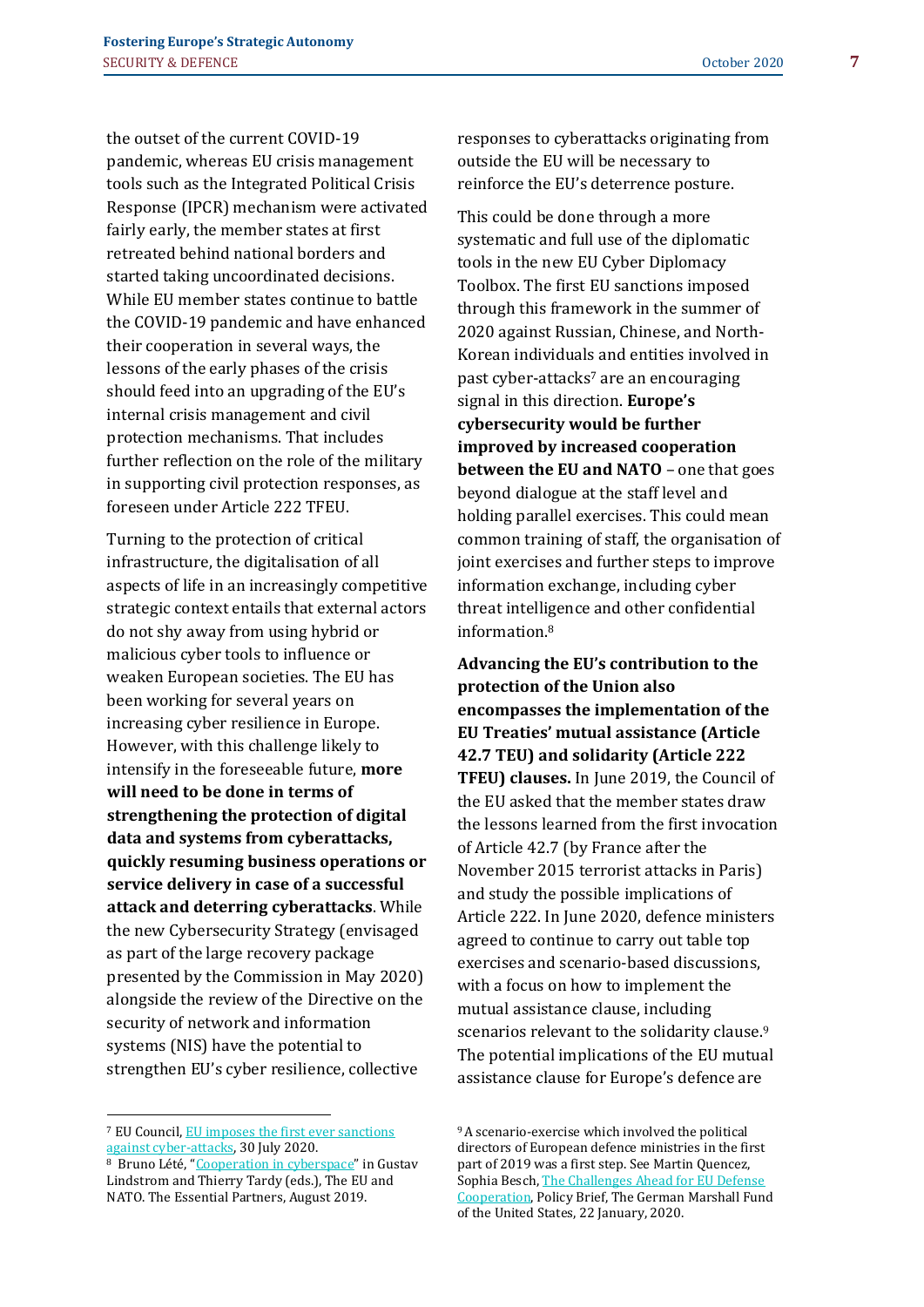controversial, since NATO remains the foundation of the collective defence of its members. However, the scope of Article 42.7 is broader than defending Europe from conventional attacks and its activation does not necessarily require a military response (while not excluding it either). The practical agenda outlined by the June 2020 Council of the EU seems suitable to develop a shared understanding of what can or cannot be done within the EU to respond to various crisis scenarios, through what assets and what decision-making processes.

### **Empower**

#### **Achieving a real operational capacity**

**Empower means fully leveraging the potential of cooperation among EU member states to scale up both their capabilities and operational capacity**, matching the political level of ambition set by the Council of the EU. The focus should not be on carving out new institutional frameworks but on mobilising those recently established to deliver muchneeded assets in cost-effective ways, and on providing more incentives to encourage member states to deploy together through CSDP operations.

## *Capability development: from process to delivery*

**Europeans lack the military capabilities they need to fulfil the level of ambition they have set for themselves. Over the last 20 years, the gap between their aims and their assets has expanded**, due to several factors. Investment in defence has declined in most member states (until recently), while investment decisions are

made in an uncoordinated fashion, which leads to a waste of resources, duplication, and suboptimal output.

While defence spending has been on the rise in Europe since 2014, it has only recently reached the level prior to the 2008 financial crisis, after suffering steep cuts amounting to about 11% of overall expenditure between 2007 and 2013. Research shows that, since 1999, the armed forces of EU member states have lost between 30% and 80% of their capabilities, depending on different categories of armaments, and that EU member states can count on only one third of the assets they need to fulfil their own level of ambition in a scenario of multiple concurrent crisis management operations.<sup>10</sup>

Two additional factors underscore that the status quo is unsustainable. For one, as noted above, the deterioration of Europe's strategic context points to rising pressure on Europeans to cater for their security, in cooperation with others or on their own. For another, the application of new technologies to future weapon systems entails that their costs will climb, making them barely affordable for individual member states and requiring collaborative approaches to pool resources and avoid dependency on third parties for key technologies with military applications.<sup>11</sup>

The EU is not the only framework through which member states can join forces to develop and acquire new capabilities. However, the combination of a range of cooperative arrangements established in the last few years has the potential to empower member states. That said, **converting statements and processes into outcomes will require a more** 

<sup>11</sup> Daniel Fiott, Strategic Investment. Making [Geopolitical sense of the EU's defence industrial](https://www.iss.europa.eu/content/strategic-investment-making-geopolitical-sense-eus-defence-industrial-policy)  [policy,](https://www.iss.europa.eu/content/strategic-investment-making-geopolitical-sense-eus-defence-industrial-policy) Chaillot Paper 156, EU Institute for Security Studies, December 2019.

<sup>10</sup> Sophia Becker et al.[, Deterrence and Defence in](https://dgap.org/en/research/publications/deterrence-and-defense-times-covid-19)  [Times of COVID-19,](https://dgap.org/en/research/publications/deterrence-and-defense-times-covid-19) DGAP Policy Brief 9, April 2020; Douglas Barrie et al.[, Protecting Europe: Meeting the](https://dgap.org/en/research/publications/protecting-europe)  [EU's Military Level of Ambition in the Context of](https://dgap.org/en/research/publications/protecting-europe)  [Brexit,](https://dgap.org/en/research/publications/protecting-europe) IISS and DGAP, November 2018.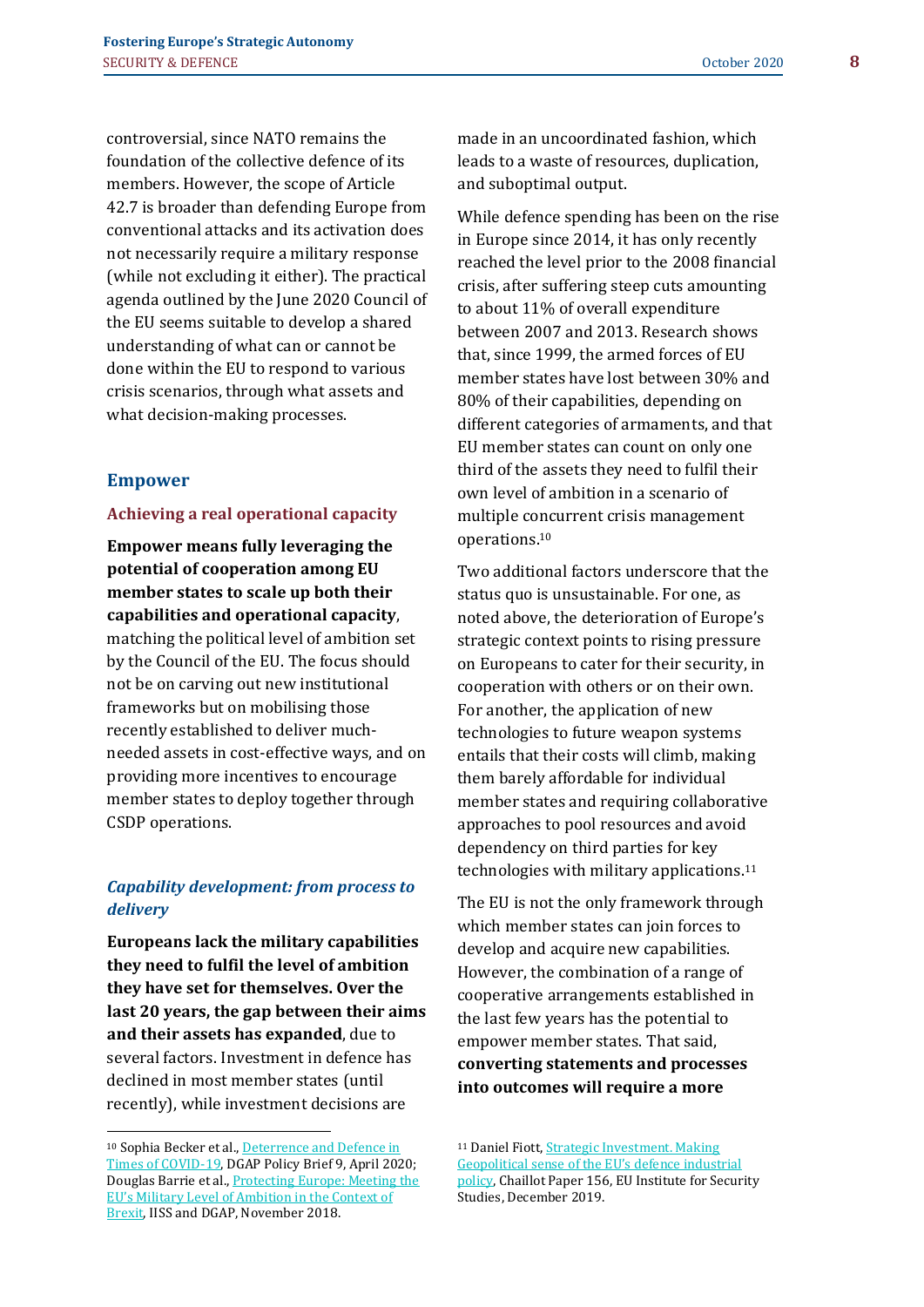## **decisive political drive, renewed focus to ensure coherence between different mechanisms and adequate prioritisation to achieve a much stronger joint operational capacity.**

Building on the EUGS, the political level of ambition set by the Council of the EU in November 2016 paved the way for a new review of EU military capabilities and priorities.<sup>12</sup> This review cycle took place in 2017-2019, through the 'Requirements Catalogue', the 'Force Catalogue', and the 'Progress Catalogue' – three successive steps under the Capability Development Mechanism (CDM). This exercise consisted of outlining illustrative scenarios, further defining the military tasks relevant to implementing the level of ambition and measuring the gap between the EU's stated military objectives and member states' capabilities. This assessment was followed in March 2019 by the identification of the so-called High Impact Capability Goals (HICGs), designed to address the EU's most pressing capability shortfalls in the short and medium term. The scrutiny of the EU's military shortcomings and the identification of HICGs are supposed to inform the Capability Development Plan (CDP), which aims to identify gaps and priorities for capability development in 11 capability areas. A revised CDP was adopted in June 2018.

The capability review and priority-setting process that followed the EUGS featured significant innovations. For one, the illustrative scenarios drafted under the CDM included military tasks related to the broader scope of the 2016 EU level of ambition, notably the protection of the EU and its citizens. For another, the review of national capabilities encompassed all of them, and not just those related to crisis

management operations under the CSDP, as was previously the case. Additionally, the pilot phase of the new Coordinated Annual Review on Defence (CARD) process was launched alongside the revision of the CDP. The CARD is intended to engage member states through a structured process aimed at delivering an overview of their defence expenditure, planning priorities, and current and future investment decisions. In turn, that should help to identify both the gaps and areas of convergence, contributing to the definition of priorities for collaborative capability development. However, the timing was unfortunate, since the revision of the CDP was completed before the finalisation of the trial run of the CARD.

In parallel to this process, two unprecedented initiatives designed to boost cooperative research and capability development efforts, as well as the coordination of national defence planning, have been launched since 2017 – the Permanent Structured Cooperation (PESCO) and the European Defence Fund (EDF).

Through PESCO, EU member states set out to join forces on concrete projects for developing specific capabilities and a stronger operational capacity. On 13 November 2017, member states signed a common PESCO notification, which set a list of 20 binding commitments in the areas of defence investment, capability development and operational readiness. A total of 47 PESCO projects, mostly focused on capability development, have been approved between March 2018 and November 2019.

The purpose of the EDF, first proposed by the Commission in late 2016, is to strengthen the competitiveness of the European defence industry and to help

<sup>12</sup> Daniel Fiott[, EU defence capability development.](https://www.iss.europa.eu/content/eu-defence-capability-development-%E2%80%93-plans-priorities-projects)  [Plans, priorities, projects,](https://www.iss.europa.eu/content/eu-defence-capability-development-%E2%80%93-plans-priorities-projects) EUISS Brief 6, EU Institute for Security Studies, June 2018.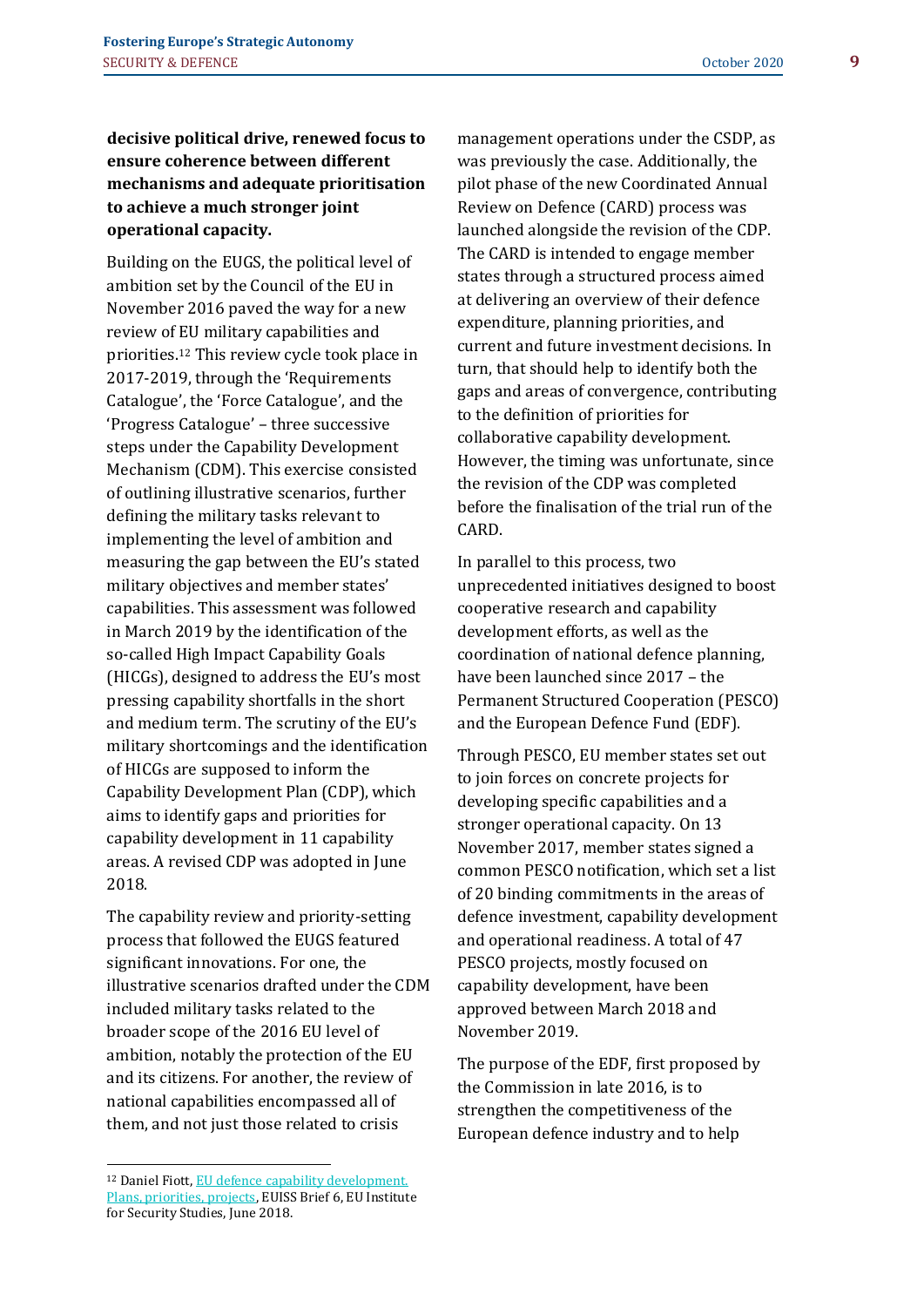provide the EU member states with the military capabilities that they need to fulfil their stated collective level of ambition. The Fund aims to incentivise cooperation in defence research, and to de-risk crossborder capability development, thereby contributing to strengthen the so-called European Defence Technology and Industrial Base (EDTIB). The EDF is also supposed to make member states' defence research investment more efficient, through the funding of disruptive technologies, progress towards standardisation and interoperability and linkages to EU activities in non-military areas such as AI. Back in 2018, the Commission proposed to allocate  $\epsilon$ 13.5 billion to the EDF under the 2021-2027 EU Multiannual Financial Framework (MFF). During the negotiations on the future EU budget, successive proposals envisaged drastic cuts, down to €6 billion. Eventually, the agreement reached at the EU summit on 17-21 July 2020 sets the amount of the Fund at  $\epsilon$ 7 billion. This cut implies that priorities and investment under the EDF will have to be carefully targeted towards key projects delivering concrete added value in terms of technological innovation and required

**The crowded landscape of EU capability development processes and initiatives is yet to develop into an effective ecosystem**, delivering concrete output on an adequate scale. Various sets of problems need to be tackled if Europe is to take on more responsibilities in security matters and make progress towards strategic autonomy. First of all, **member states need to show real ownership of these mechanisms**, factoring them into national defence planning cycles, engaging into structured consultation on respective priorities, taking steps to meet their binding

**uncoordinated defence cuts that would undermine both capabilities and mutual trust. Instead, they should seize this moment to prioritise key projects in a context of limited resources.**<sup>13</sup>

**A stronger level of engagement from member states will be essential to give purpose to institutional processes, provide a clearer sense of priority to guide capability development and ensure coherence among different mechanisms.** This clearly applies to PESCO.<sup>14</sup> Since the decision on the first round of PESCO projects more than two years ago, various problems have emerged which cast doubt on PESCO's ability to deliver substantial output. Member states are lagging in meeting the commitments and targets that they have signed up to and most projects remain in a preparatory phase. Moreover, the link between some of the PESCO projects, key EU capability requirements and the EU's ambition to become more strategic and more autonomous is not always clear. The current strategic review of PESCO marks a crucial stage to inform the development of the second phase of the initiative, up to 2025. Member states need to speed up progress towards implementing their binding commitments, decide what core projects should drive the development of PESCO, enhance synergies across projects and share adequate information on their progress,

military capabilities.

commitments under the PESCO framework and joining forces through major capability development initiatives, which can make a difference both to Europe's operational capacity and to strengthening its defence industrial base. At the same time, **as national capitals face the economic impact of the COVID 19 pandemic, which will put defence budgets under strain, member states should avoid** 

<sup>13</sup> Backer et al. (2020), op. cit.

<sup>14</sup> Sven Biscop, [European Defence and PESCO: Don't](http://www.egmontinstitute.be/content/uploads/2020/05/euidea_policy-paper1-SvenBiscop-mei2020.pdf)  [Waste the Chance,](http://www.egmontinstitute.be/content/uploads/2020/05/euidea_policy-paper1-SvenBiscop-mei2020.pdf) EU IDEA Policy Paper No 1, May 2020.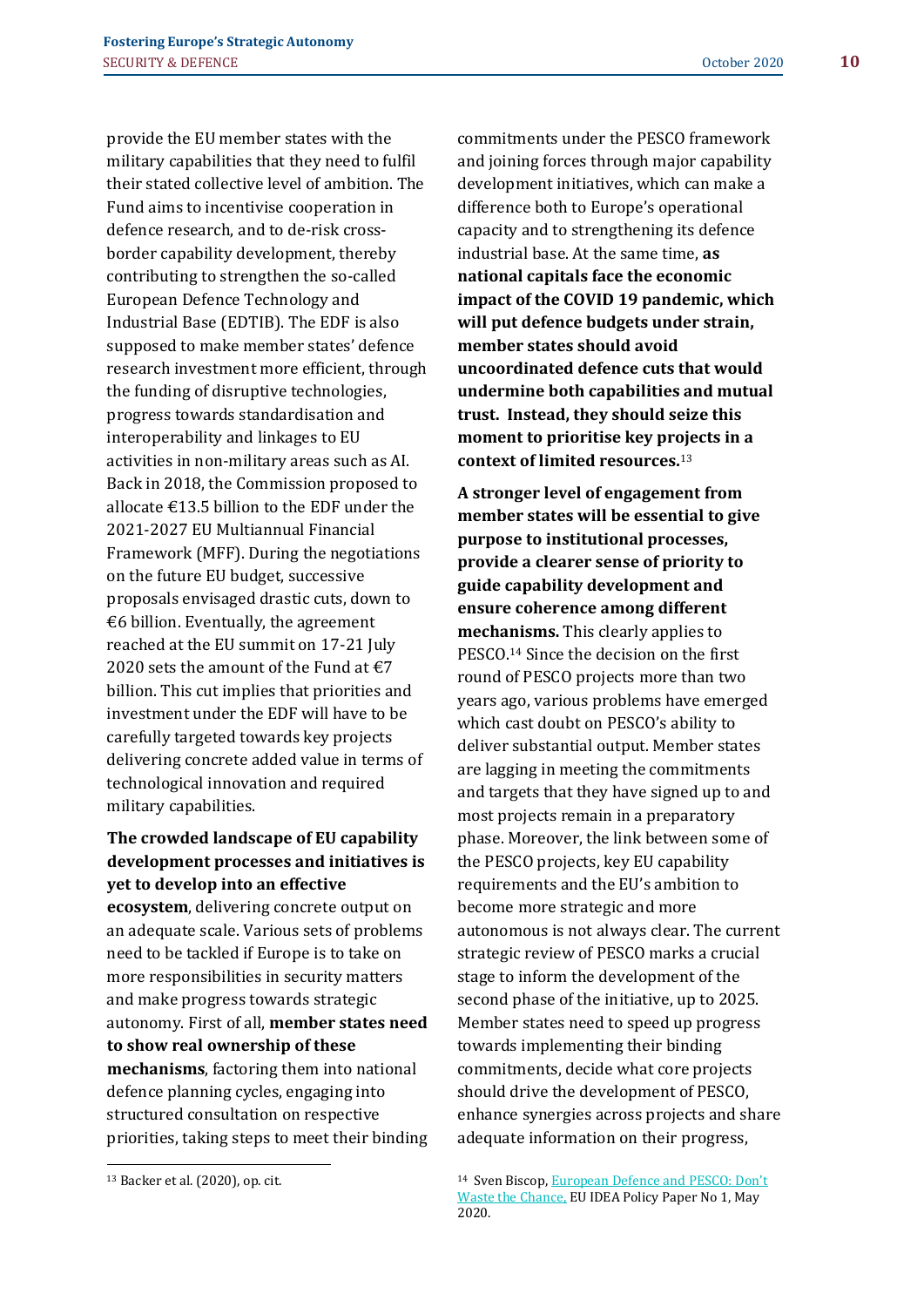making PESCO an instrument for reaching common EU goals and not just narrow national ones.

One of the main challenges for the EU defence agenda will be ensuring the coherence of multiple EU defence initiatives and parallel processes. For example, **there is a need to align the ongoing first full CARD cycle, due to be completed by early 2021, to the selection of critical areas for capability development within PESCO.** It will be essential that PESCO and the EDF are mutually reinforcing to deliver added value, building on the current experience of the European defence industrial development programme (EDIDP). The fact that nine of the 16 pan-European defence industrial projects financed under EDIDP are related to PESCO projects is encouraging15.

There is also a need to improve the focus of the CDP, which is supposed to outline the priorities that PESCO and the EDF should help deliver. The CDP has been regarded as too broad and lacking focus on delivering capabilities to enhance operational effectiveness. The Strategic Context Cases (SCC) adopted by the European Defence Agency (EDA) in June 2019, which are meant to provide options for cooperation among member states to address capability shortfalls across the 11 priority areas of the CDP, seek to strengthen the link between setting priorities and implementing them.<sup>16</sup> However, while the NATO's Defence Planning Process (NDPP) sets individual targets for the member countries, the CDP only sets overall EU objectives and focuses on avenues for collaborative projects.<sup>17</sup> **The link between the CDP and national defence planning must be strengthened -**

## **the CARD process is supposed to help to that effect.**

Coherence should also be ensured with NATO, which remains the primary institution for collective defence in Europe. The EU's defence planning process, which now covers a larger spectrum of national capabilities compared to the exclusive crisis management focus of the past, has been revised to ensure more coherence with the NDPP. By harmonising methods to collect data and considering NATO's capability requirements, **the EU defence planning cycle can contribute to match NATO priorities through collaborative efforts among EU member states. This would demonstrate that the EU's contribution to Europe's strategic autonomy, fostering Europe's capabilities and strengthening its defence industrial base, also strengthens NATO and the transatlantic partnership.** 

This view is contested. The US has looked with suspicion to the establishment of new EU defence initiatives, notably on the grounds that they could detract from NATO and would amount to protectionist measures excluding third countries from collaborative defence projects among EU member states.<sup>18</sup> While political considerations and national preferences have always been central to the functioning of defence markets on either side of the Atlantic, the basic question is what the objective is. **If the priority is to have Europeans take a larger share of the burden for their security and spend more in a context of financial constraints, then it is only reasonable that they would seek to do so, to a larger** 

<sup>18</sup> For an overview of the debate in the US, see Erik Brattberg and Tomás Valášek, [EU Defence](https://carnegieendowment.org/files/WP_Brattberg_Valasek_EU_Def_Coop_v3.pdf)  [Cooperation: Progress Amid Transatlantic Concerns,](https://carnegieendowment.org/files/WP_Brattberg_Valasek_EU_Def_Coop_v3.pdf) Carnegie Endowment for International Peace, November 2019.

<sup>15</sup> European Commission, [European Defence Fund:](https://ec.europa.eu/commission/presscorner/detail/en/ip_20_1053)  [€205 million to boost the EU's strategic autonomy and](https://ec.europa.eu/commission/presscorner/detail/en/ip_20_1053)  [industrial competitiveness,](https://ec.europa.eu/commission/presscorner/detail/en/ip_20_1053) 15 June 2020.

<sup>16</sup> European Defence Agency, [Strategic Context Cases](https://www.eda.europa.eu/info-hub/press-centre/latest-news/2019/06/27/strategic-context-cases-approved-for-implementation-of-eu-capability-development-priorities)  [approved for implementation of EU Capability](https://www.eda.europa.eu/info-hub/press-centre/latest-news/2019/06/27/strategic-context-cases-approved-for-implementation-of-eu-capability-development-priorities)  [Development Priorities,](https://www.eda.europa.eu/info-hub/press-centre/latest-news/2019/06/27/strategic-context-cases-approved-for-implementation-of-eu-capability-development-priorities) 27 June 2019.

<sup>17</sup> NATO[, NATO Defence Planning Process,](https://www.nato.int/cps/en/natohq/topics_49202.htm) 28 June 2018; Biscop (2020), op. cit.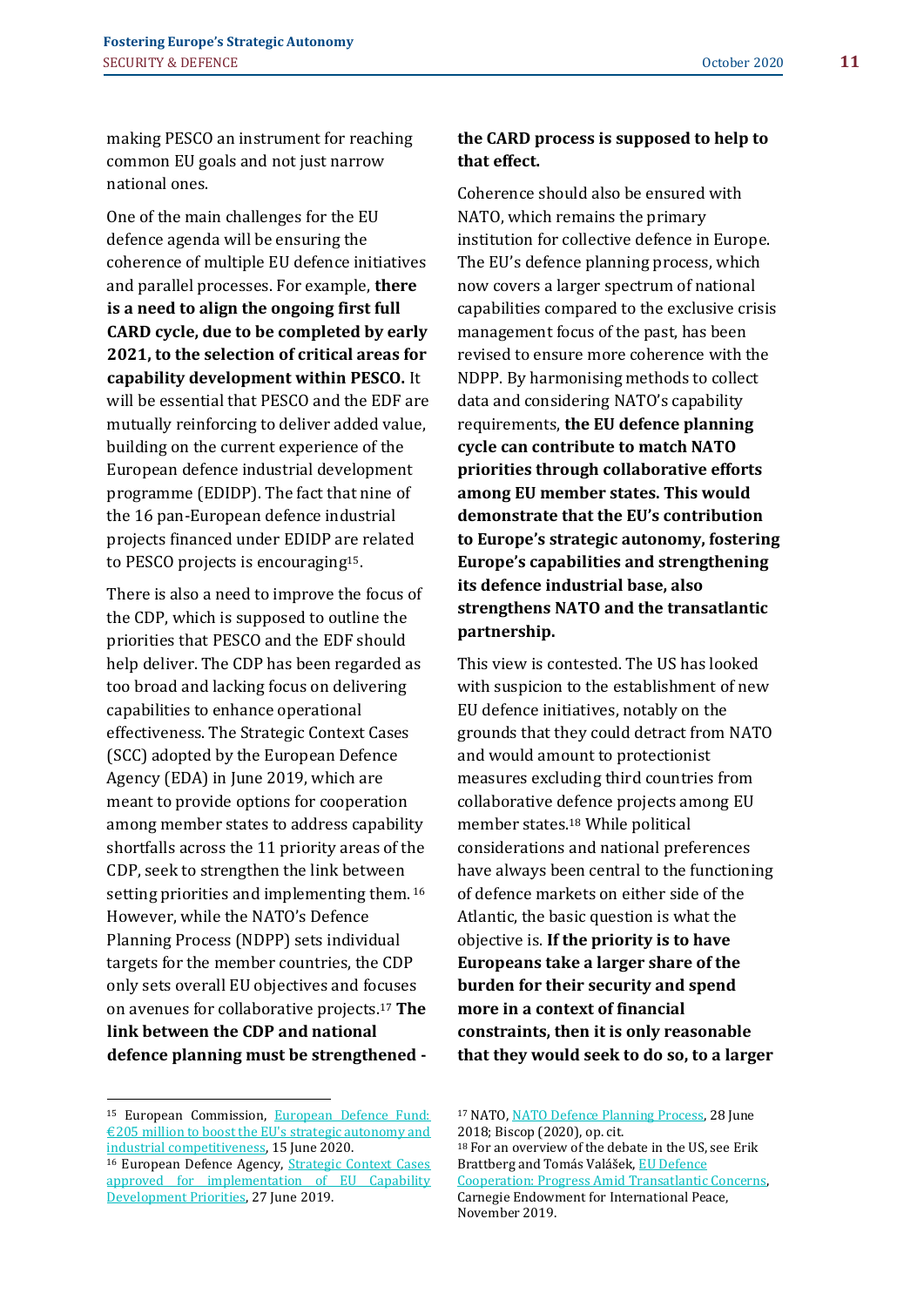**extent, through the capabilities that they produce.** Alternatively, they would progressively lose the industrial and technological capacity to provide for their security. Besides, if the new arrangements create frameworks and incentives for EU countries to join forces, member states remain free to choose any format to develop and procure their capabilities, and third country entities can join projects under PESCO and the EDF under certain conditions.

Member states' different approaches to arms exports are another challenge to collaborative capability development. While the EU has an arms export policy – the 2008 Common Position on arms export controls, which is legally binding<sup>19</sup> – it lacks a mechanism to enforce it. In practice, EU member states largely define their arms export policies and they have often disagreed regarding arms exports to certain countries, the case of Saudi Arabia in 2018 being a recent example. These differences, however, can discourage member states from entering collaborative projects, since they may not be confident that their partners would continue to authorise the export of jointly produced items to individual countries. Progress should be made at the EU and national level, including clarifying the provisions of the Common Position and pursuing agreements among EU member states that comply with EU criteria, in order to better align their arms export policies and make the EU arms export regime more reliable and consistent. 20

## *Operational dimension: tasks, requirements and force packages*

Generating adequate capabilities is not enough to produce real operational capacity. That requires joining up national capabilities through force packages that are readily deployable, sustainable, and robust enough to carry out a wide range of operations, including at the high-end of the spectrum. Europe needs to become a more viable security provider and build a much stronger crisis management capacity to contribute to stability in an often-turbulent neighbourhood and beyond.

The litmus test for Europe's progress towards strategic autonomy in operational terms consists, therefore, of the capacity of Europeans to carry out more demanding military tasks, fulfilling the EU's level of ambition. This continues to be a major challenge, given both the lack of sufficient clarity on what operations the EU should be able to carry out, and on what scale, and member states' reluctance to contribute to integrated forces packages at EU level. Since 1999, successive headline goals establishing ambitious targets for troop deployment and sustainability have not been met. The EU is still expected to be able to deploy operations of up to 50.000-60.000 personnel within 60 days and for up to a year, as foreseen by the Helsinki Headline Goal.

**The Strategic Compass should provide sharper guidance on the crisis management tasks that EU member states are expected to carry out and on required force levels and packages. It should do so while considering how the context of potential European deployments has changed.** This points to a much less permissive environment than

<sup>19</sup> Counci[l Common Position 2008/944/CFSP,](https://eur-lex.europa.eu/legal-content/EN/TXT/?uri=CELEX%3A32008E0944) of 8 December 2008, defining common rules governing control of exports of military technology and equipment.

<sup>20</sup> Sophia Besch & Beth Oppenheim[, Up In Arms:](https://www.cer.eu/publications/archive/policy-brief/2019/arms-warring-over-europes-arms-export-regime)  [Warring Over Europe's Arms Export Regime,](https://www.cer.eu/publications/archive/policy-brief/2019/arms-warring-over-europes-arms-export-regime) Centre for European Reform, Policy brief, 10 September 2019.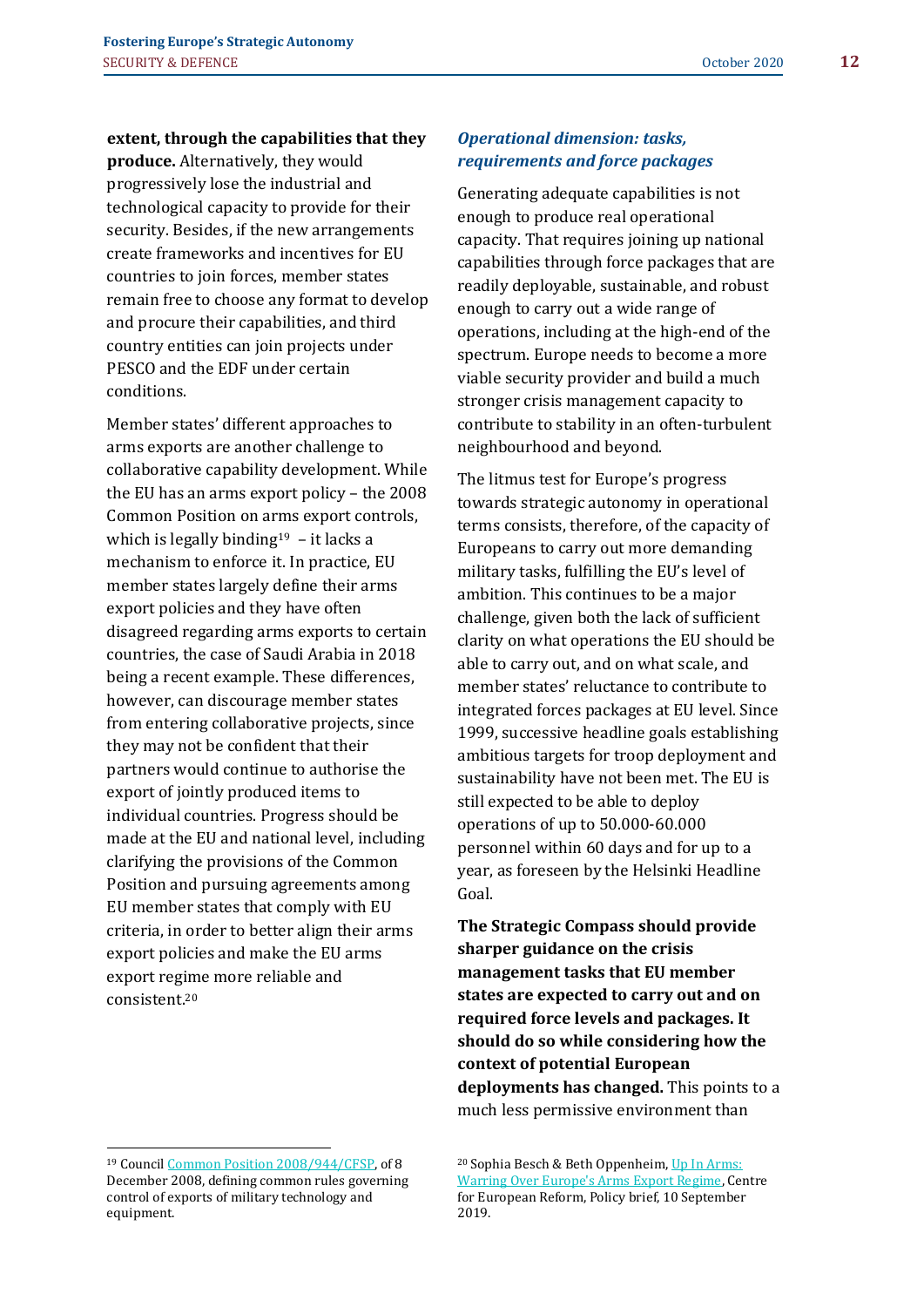anticipated 10 or 20 years ago due to the impact of several drivers of fragility (such as climate change, resource scarcity, unsustainable urbanisation) in unstable or conflict areas and to the diffusion of new technologies that empower potential state and non-state opponents.<sup>21</sup>

**The Strategic Compass offers the opportunity to take a realistic look at successive headline goals and revise them considering current and foreseeable needs. This opportunity should be seized.** Aside from the theoretical aspiration to deploy a corpssized force under the Helsinki HG, even the much smaller and supposedly readily available EU battlegroups have never been deployed, although they have been operational on paper since 2007, and member states are reluctant to contribute to this rapid reaction force for the next few years. The Strategic Compass process should play a role in better linking the analysis of the threats with operational requirements.<sup>22</sup> First, **it may be useful to think in terms of joint task forces that respond to the categories of threats that define the current strategic landscape**, including naval task forces, special operations task forces, gendarmerie-type task forces, medical task forces or cyber task forces. These could be assembled in different packages, alongside relevant strategic enablers, depending on the requirement of distinct operations. Second, looking at more demanding peaceenforcement or peace-keeping tasks, member states could join forces and contribute to the EU Crisis Response Operation Core (EU CROC) – a PESCO project originally intended to deliver a

division-size force package. **The EU CROC could become a driver for the prioritisation of other PESCO projects, with a view to equipping this force package with the necessary capabilities.**<sup>23</sup>

**While working towards more structured force packages under the CSDP, consideration should be given to possible linkages to other formats for operational cooperation, such as the Franco-British Combined Joint Expeditionary Force (CJEF), the UK-Nordic Joint Expeditionary Force (JEF) or the Nordic Defence Cooperation (NORDEFCO).** It would be useful to bring more clarity on how these force packages could contribute to CSDP operations, including the participation of non-EU countries. For example, it was envisaged that the CJEF could be deployed for EU (as well as NATO or UN) operations.<sup>24</sup> In this context, **options to connect the European Intervention Initiative (EI2), which includes the UK, and EU defence cooperation initiatives should also be explored**. Launched by France in 2018 outside the EU framework, the EI2 today brings together 14 countries that engage in sharing military experience and doctrines and carry out planning for possible contingencies, with a view to be better prepared to join forces for future interventions. On top of contributing to shaping a common strategic culture, the EI2 activities could pave the way to joint operational engagements, which could be carried out through EU structures and involve UK forces.

[Future of PESCO,](http://www.egmontinstitute.be/putting-the-core-at-the-centre-croc-and-pesco/) Egmont Security Policy Brief, No. 119, 3 December 2019; Biscop (2020), op.cit. <sup>24</sup> UK–France Summit[, Declaration on Defence and](https://www.gov.uk/government/news/uk-france-summit-2010-declaration-on-defence-and-security-co-operation)  [Security Co-operation.](https://www.gov.uk/government/news/uk-france-summit-2010-declaration-on-defence-and-security-co-operation) London, 2 November 2010: UK-France Summit[, Declaration on security and](https://www.gov.uk/government/news/uk-france-declaration-on-security-and-defence)  [defence,](https://www.gov.uk/government/news/uk-france-declaration-on-security-and-defence) 17 February 2012,

<sup>21</sup> Gustav Lindstrom, "[Emerging security challenges](https://www.iss.europa.eu/sites/default/files/EUISSFiles/CSDP%20in%202020_0.pdf)", in Daniel Fiott (ed.), The CSDP in 2020. The EU legacy and ambition in security and defence, EU Institute for Security Studies, 2020.

<sup>22</sup> Fiott (2020), op. cit.

<sup>23</sup> Sven Biscop[, Putting the Core at the Centre. The](http://www.egmontinstitute.be/putting-the-core-at-the-centre-croc-and-pesco/)  [Crisis Response Operation Core \(CROC\) and the](http://www.egmontinstitute.be/putting-the-core-at-the-centre-croc-and-pesco/)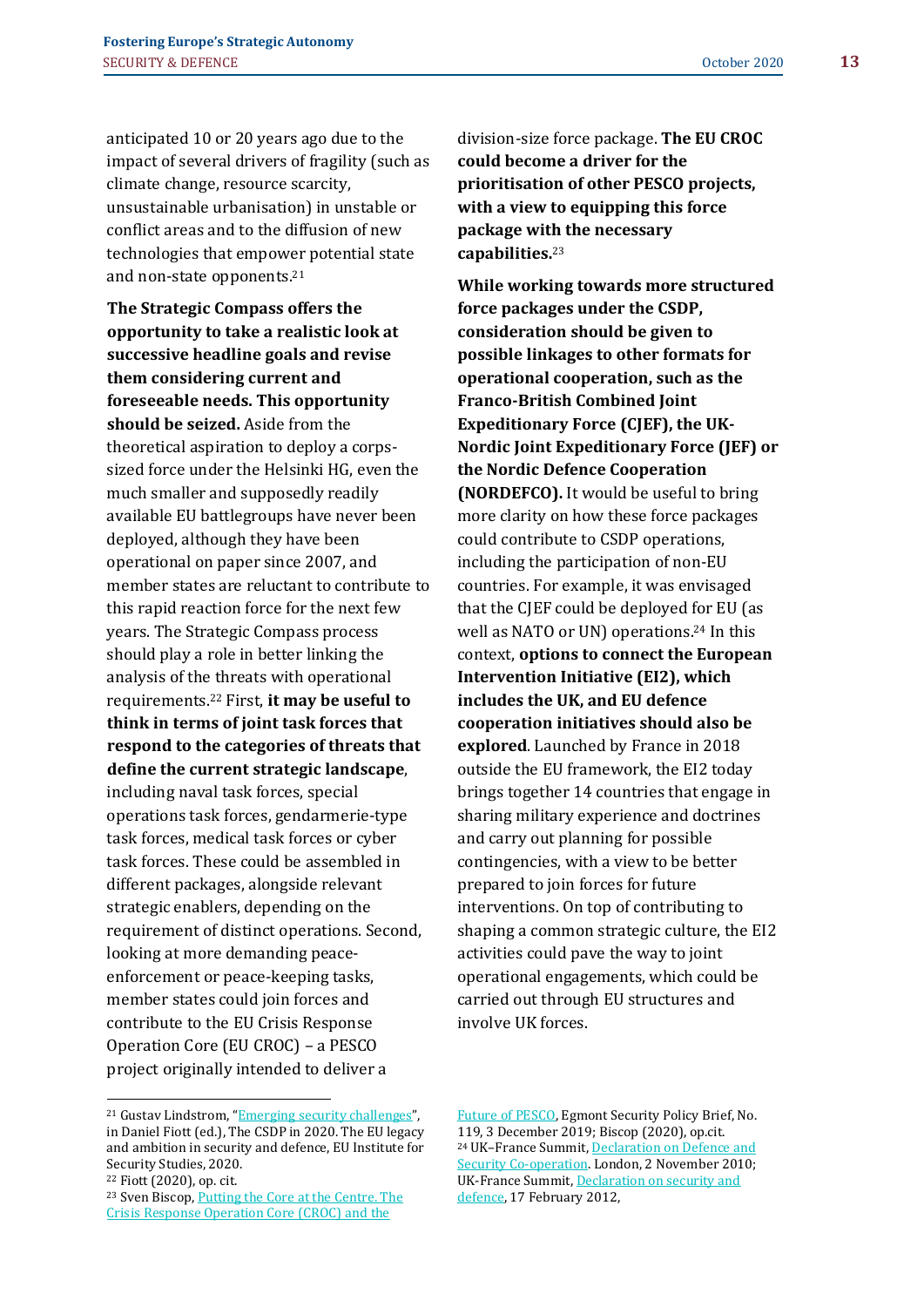**The ambition to deploy larger CSDP operations with executive mandate also requires the reinforcement of EU operational planning and command and control structures.** The Military Planning and Conduct Capability (MPCC), established in 2017 and currently tasked with the planning and conduct of all non-executive operations and one executive operation, should be strengthened accordingly, including responsibilities for the planning and conduct of more than one executive operation.<sup>25</sup>

On top of that, **strengthening the EU's crisis management capacity depends on making readily available adequate resources to fund CSDP operations.** Currently, the so-called Athena mechanism only covers about 10% of common costs (i.e., transport and other logistics), the rest being paid for by the participating countries (the 'costs lie where they fall' principle). In June 2018, the High Representative presented a proposal for a European Peace Facility (EPF), an off-budget instrument designed to allow the financing of operational actions under the CFSP by merging the existing mechanisms – the Athena mechanism and the African Peace Facility (APF) – into a single fund, and expanding their scope. The EPF is intended to provide larger and faster funding for CSDP operations, to support capacity building in partner countries and to contribute to finance peace support operations led by international partners. In July 2020, under the broader agreement on the next EU MFF 2021-2027, the European Council has set the envelope of the envisaged EPF at  $\text{\textsterling}5$  billion – far below the €10,5 billion originally proposed by High Representative Mogherini. However, with about €700 million per year, it would still mark a significant increase in resources

compared to the combined annual expenditure under Athena and the APF.

## **Engage**

#### **Deliver security with partners**

A more strategic and autonomous EU can and should be a stronger partner to cooperate with others to uphold security and stability in Europe and beyond. **Progress on defence cooperation within the EU will contribute to developing capabilities that member states will be able to use through a variety of institutions and coalitions.** Cooperation between the EU and NATO, as well as among Europeans within NATO, will be essential to ensure that European defence efforts and the Transatlantic security partnership are mutually reinforcing. In addition, helping build the capacity of partners to provide for their security and regional stability is another key dimension of Europe's contribution to international cooperation in this domain.

### *EU-NATO*

EU's efforts in the defence field have been a cause of concern for some NATO members, worried that these efforts might lead to the weakening of the alliance. In practice, **Europeans are not in a position to choose between NATO and the EU**. Article 42.7 TEU does not replace Article 5 of the North Atlantic Treaty and more than 80% of NATO defence spending occurs outside the EU. For the 21 EU member states that are members of both organisations, it is paramount that NATO remains Europe's main organisation for collective defence.

**Ensuring proper coordination between the two organisations will be crucial to** 

<sup>&</sup>lt;sup>25</sup> [Letter](https://www.gouvernement.fr/en/at-the-heart-of-our-european-union) of defence ministers Florence Parly, Annegret Kramp-Karrenbauer, Margarita Robles Fernández and Lorenzo Guerini, 29 May 2020.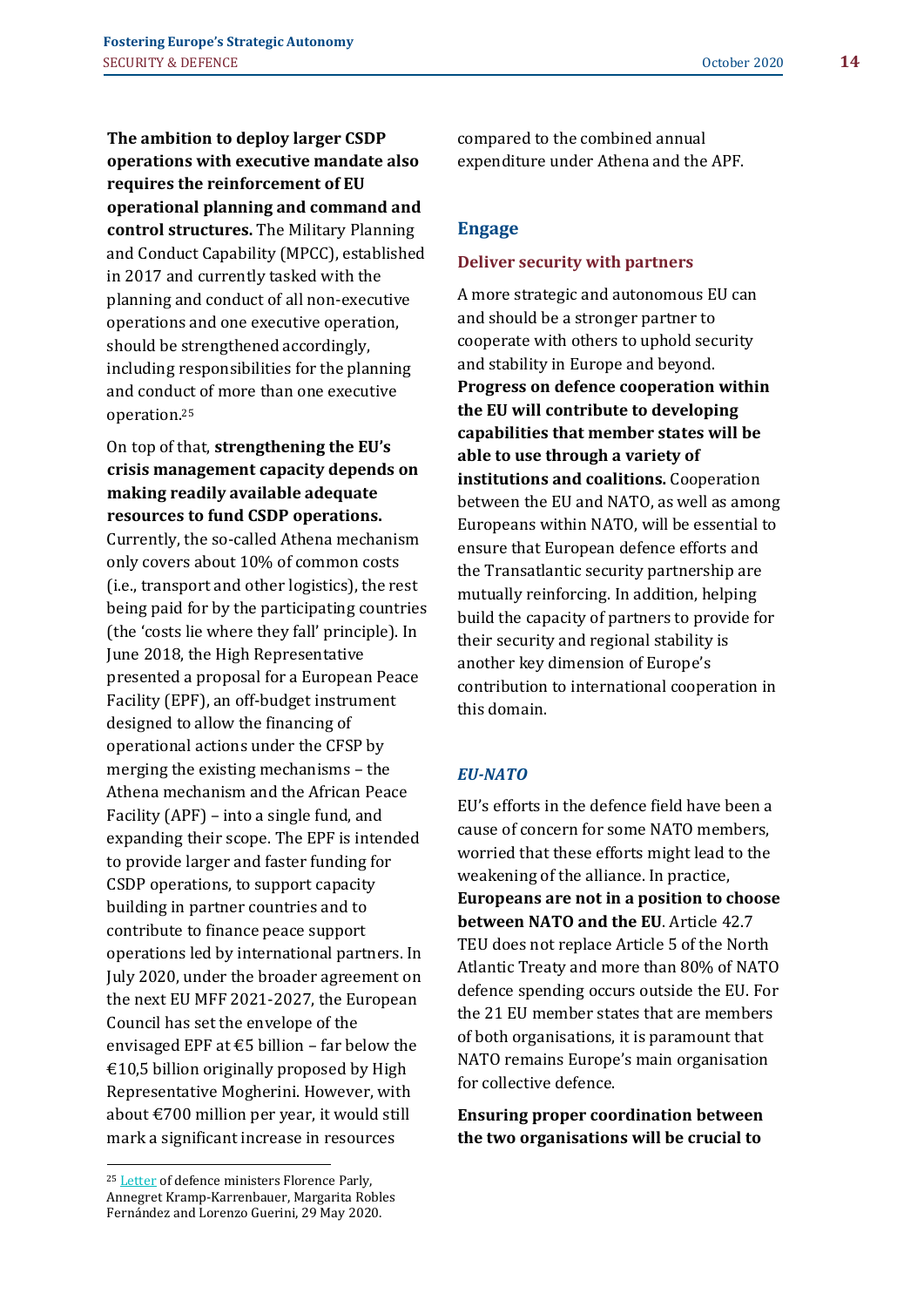**avoid the perception that the pursuit of Europe's strategic autonomy might weaken NATO.** In this sense, as noted

above, the build-up of more credible European capabilities should not be perceived as a threat to NATO but as a contribution to the aim of a better burdensharing within the North Atlantic Alliance. By strengthening their own military capabilities, member states will contribute to strengthening both NATO and the CSDP.<sup>26</sup>

The EU and NATO have significantly increased their cooperation since the July 2016 Warsaw Joint Declaration. The latter outlined several concrete areas wherein cooperation between the two organisations should be enhanced, such as countering hybrid threats, operational cooperation, including at sea and on migration, cyber security and defence, defence capabilities, defence industry and research, and supporting Eastern and Southern partners' capacity-building efforts. Based on the mandate given by the Joint Declaration, common sets of proposals were endorsed by the EU and NATO in December 2016 and December 2017. More than 70 concrete actions are being implemented. On 10 July 2018, EU and NATO leaders signed a second joint declaration, calling for swift progress in implementing the common sets of proposal. Cooperation between the two institutions has visibly improved but there are still challenges and potential for cooperation that remains untapped.

While in areas such as crisis management, capacity building or cybersecurity, both the EU and NATO have a mandate and possess useful tools, they also each have their own strengths and limitations. Avoiding unnecessary duplication and a waste of resources is important, but it would be unrealistic to aim for a complete division of labour. A certain degree of redundancy is unavoidable and can even be helpful in terms of resilience, as shown during the COVID-19 pandemic. Instead, the two institutions should work to better coordinate their activities and develop their synergies and complementarity, for example in what concerns the protection of critical infrastructure and critical supply chains, cybersecurity, and capability development.

Another area of complementarity, and one of the main projects regarding EU-NATO cooperation, is military mobility, which concerns the transport of military forces across Europe by upgrading infrastructures and adopting necessary regulations. Under the agreement achieved by the European Council in July on the next MFF, the EU budget line supporting military mobility was cut from €5,6 billion (the amount proposed by the Commission in 2018), down to  $\epsilon$ 1,5 billion. If this reduction may narrow the scope for collaboration between the two institutions on infrastructures, the EU and NATO should foster their efforts to streamline the regulatory arrangements enabling the movement of military forces across Europe.

### *EU-UK*

**The EU needs to invest in coalitions and formats bringing together like-minded countries willing and able to take military action. From this standpoint, the post-Brexit United Kingdom is a critically important partner.** The security priorities and concerns of the EU and the UK are unlikely to significantly diverge in the coming years, which means both parties stand to gain from close cooperation. Before leaving the EU, the UK accounted for almost

Mutual Reinforcement: CSDP and NATO in the Face of Rising Challenges, Ifri, October 2019.

<sup>26</sup> Corentin Brustlein & Luis Simón, "[Battle-Ready?](https://www.ifri.org/sites/default/files/atoms/files/brustlein_mutual_reinforcement_2019.pdf)  Preparing European military forces for a more [competitive environment](https://www.ifri.org/sites/default/files/atoms/files/brustlein_mutual_reinforcement_2019.pdf)" in Corentin Brustlein (ed.),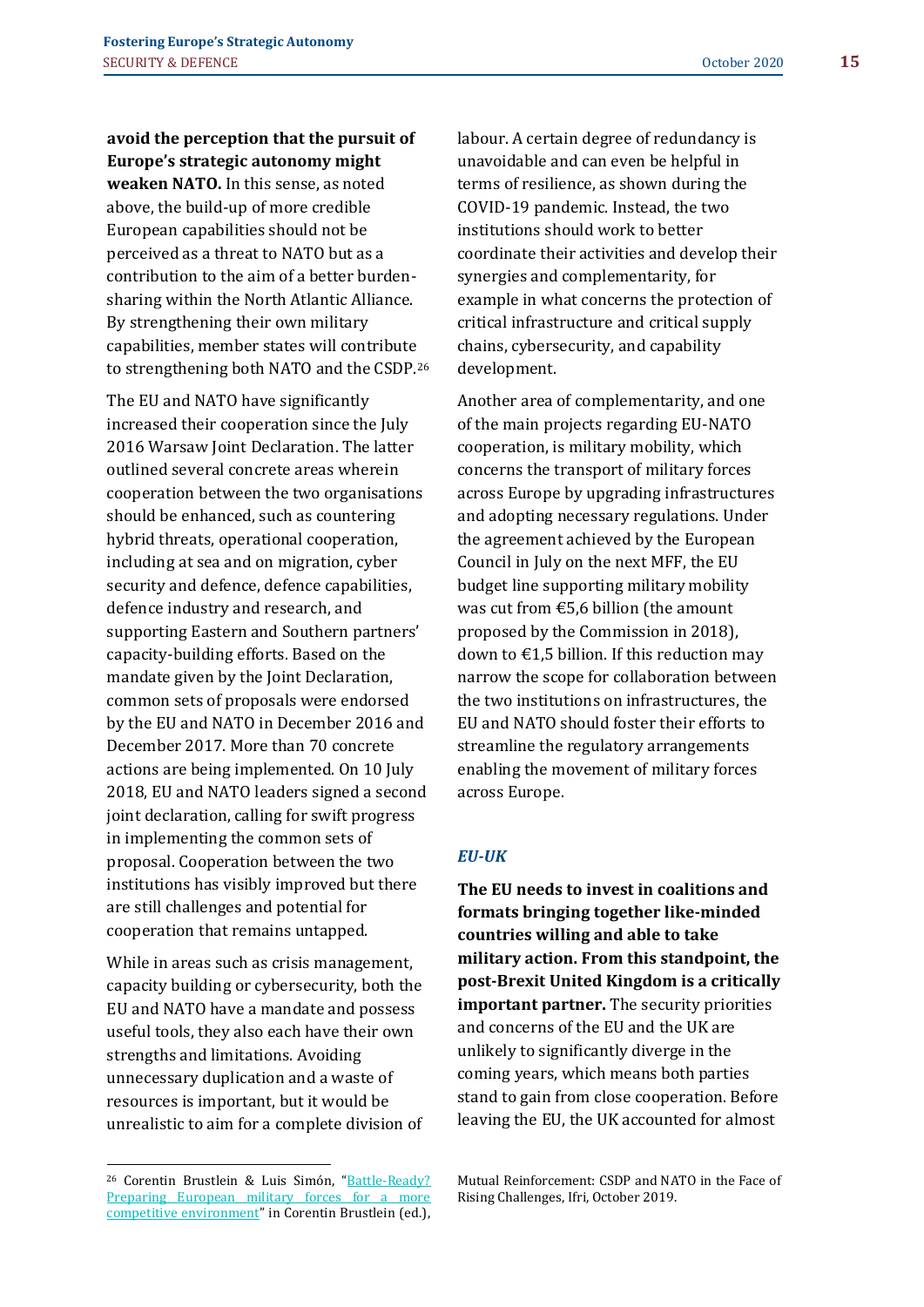one quarter of EU member states' defence expenditure and for over a third of their investment in defence research. London has capabilities that are essential if Europeans aim to deploy robust crisis management operations on their own and has been willing to use them (although mostly outside the EU framework). At the same time, as Europe's security agenda expands well beyond the defence field, the EU's role in protecting Europe is growing across the board, from dealing with hybrid threats and cybersecurity to its fledgling contribution to defence research and capability development.

The EU has offered the UK a broad framework for consultation and cooperation in foreign, security and defence matters. The UK appears to prefer a flexible approach to cooperation with European partners, privileging direct links with key EU countries and engagement in the NATO framework.<sup>27</sup> That is unlikely to fundamentally change in the short-term but reinforcing the EU's contribution to Europe's security and defence would also make the EU a central partner for the UK. As argued above, therefore, fostering the EU's strategic autonomy is critical to advancing Europe's, and strengthening the security partnership between the EU and the UK should play a key role.

### *Working with partners*

The EU has established a large web of security partnerships with third countries and international organisations. **In a more challenging strategic environment, engaging with partners will only become more important not only to uphold** 

Strengthening these partnerships requires high-level political engagement, more resources, more focus and a clearer strategic drive to link security cooperation to broader foreign policy objectives.

All EU strategic documents place the United Nations at the core of the rules-based global order. EU member states are the largest contributor to the UN's peacekeeping budget and 11 EU missions and operations are currently deployed in parallel to UN missions. The two organisations agreed in 2018 on a number of priorities to strengthen their cooperation on peace operations and crisis management over the 2019-2021 timeframe.<sup>28</sup> In a global context of increasing geopolitical tensions and reduced US involvement in multilateralism, EU support for the UN will be pivotal for the future effectiveness of the UN as a peacemaking body.

As the spread of jihadi terrorism, alongside the exacerbation of many other drivers of fragility, has undermined stability in the region stretching from the Sahel to the Horn of Africa, fostering cooperation with the African Union and supporting the African Peace and Security Architecture remains a priority for the EU. The recently adopted Communication on building a comprehensive partnership with Africa highlights the need to strengthen cooperation on peace and security.<sup>29</sup> At the same time, Europeans are likely to engage at multiple levels including sub-regional bodies, coalitions, and individual countries, which will require more focus on the coherence and consistency of these initiatives.

**stability in Europe and beyond, but also to support a rules-based global order.**

<sup>27</sup> Ian Bond[, Brexit and External Differentiation in](https://euidea.eu/wp-content/uploads/2020/09/euidea_pb_2.pdf)  [Foreign, Security and Defence Policy,](https://euidea.eu/wp-content/uploads/2020/09/euidea_pb_2.pdf) EU IDEA Policy Brief 2, September 2020.

<sup>28</sup> European External Actions Service[, Reinforcing the](https://eeas.europa.eu/sites/eeas/files/factsheet_eu_un_missions_june_2020_0.pdf)  [EU-UN Strategic Partnership on Crisis Management,](https://eeas.europa.eu/sites/eeas/files/factsheet_eu_un_missions_june_2020_0.pdf)  June 2020.

<sup>29</sup> European Commission and High Representative of the Union for Foreign Affairs and Security Policy, [Towards a comprehensive Strategy for Africa,](https://ec.europa.eu/international-partnerships/system/files/communication-eu-africa-strategy-join-2020-4-final_en.pdf) JOIN(2020) 4 final, 9 March 2020.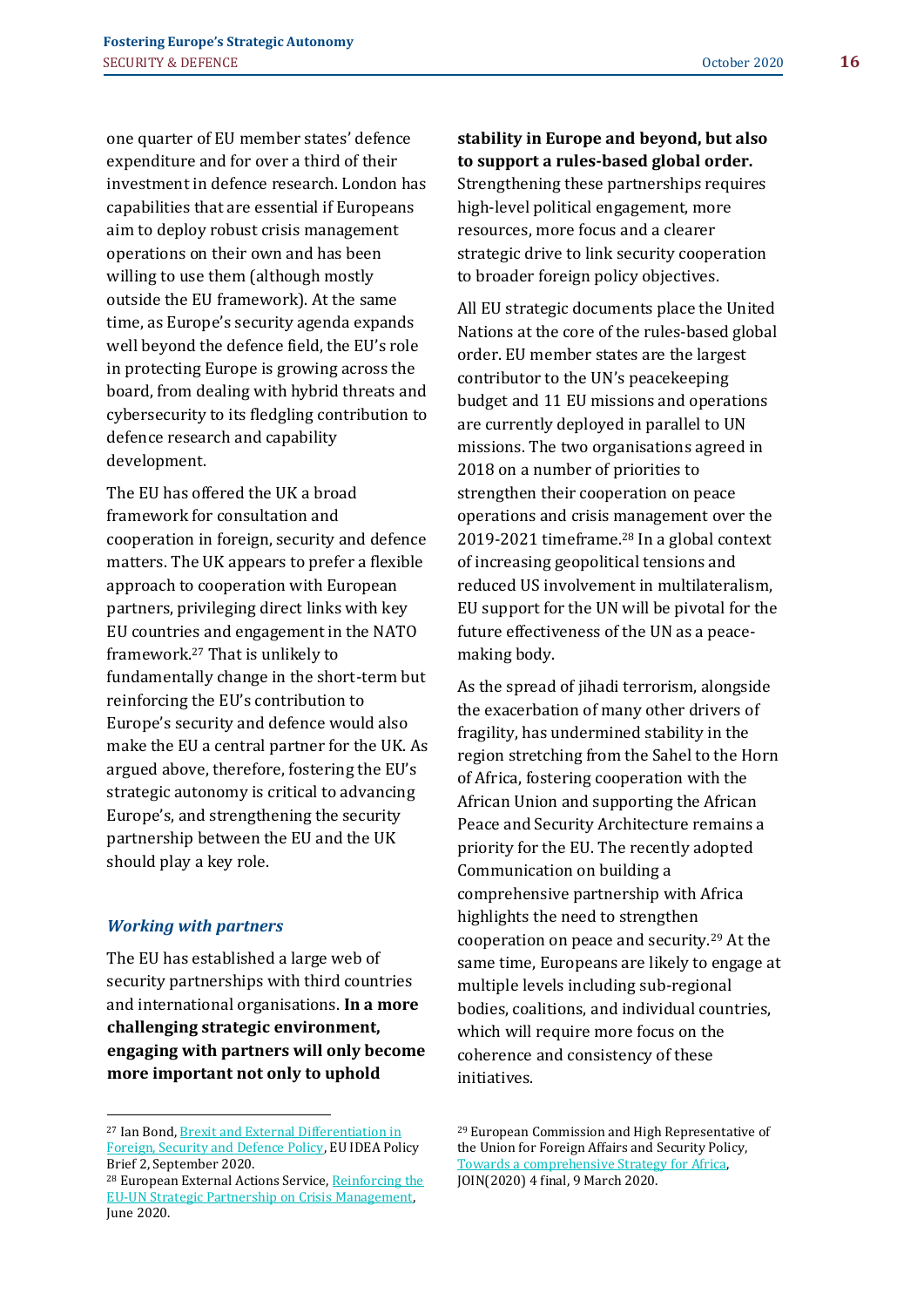The EU's security cooperation with third countries takes place on various tracks. For one, through CSDP operations and missions, whether third countries are hosting or contributing to them. Framework Participation Agreements (FPAs) regulate third countries' participation in CSDP operations. For another, cooperation can focus on the broader security agenda, including counterterrorism and countering violent extremism (CVE), security-sector reform, border management, migration, hybrid threats, cybersecurity, and other challenges to resilience30.

The proliferation of these partnerships and of their objectives, sometimes triggered by contingent needs such as strengthening border controls to cope with illegal migration, makes it even more important to give them strategic direction and avoid fragmentation among separate dialogues. **A more strategic approach to partnerships would better connect cooperation on security issues with the broader political objectives pursued by the EU and ensure coherence among the various vectors of cooperation**. One proposal is to consolidate multiple tracks of security cooperation into dedicated 'Security Compacts', to be agreed with selected third states, based on common security needs and responsibilities, and including specific objectives and timelines. 31 In this context, the fact that in June 2020 the Council of the EU tasked the High Representative to present by the end of the year "concrete recommendations for a more strategic approach to EU partnerships on security and defence with third countries" 32 is a step in the right direction.

The 2016 EU level of ambition featured building the capacity of partners as one of the three priority areas for EU security and

<sup>30</sup> Thierry Tardy, Revisiting the EU's security [partnerships,](https://www.iss.europa.eu/content/revisiting-eu%E2%80%99s-security-partnerships) EUISS Brief 1, 30 January 2018. <sup>31</sup> Ibid.

defence, alongside crisis management and the protection of the EU. The majority of the 35 CSDP mission and operations deployed so far included various forms of capacity building (e.g., security sector reform or the training of armed forces) in their mandates. Experience shows, however, that many of these missions and operations have been too small, too short, or too narrowly defined to have a meaningful impact on the security situation in the field.<sup>33</sup>

**To bring about change and build lasting capacity, the EU will need to mobilise larger resources, the necessary expertise for missions to perform in complex theatres, and the will to back up CSDP deployments with stronger and lasting political engagement.** The envisaged EPF can help by covering a larger share of the funding of CSDP operations and by bringing more resources and more flexibility to support capacity-building. This applies, for example, to flanking CSDP training with the provisions of the equipment necessary for the security forces of third countries to operate effectively. However, this also requires establishing clear safeguards to ensure that this material is used in accordance with the rule of law, human rights, and democratic principles.

Finally, **the EU also needs to invest more in the technological resilience of its partners**. Some of them have been dealing with, for example, cyberattacks and disinformation for many years now. Investment in the resilience and security of partner countries would further secure EU supply chains as well.

<sup>32</sup> EU Council[, Council Conclusions on Security and](https://www.consilium.europa.eu/media/44521/st08910-en20.p)  [Defence,](https://www.consilium.europa.eu/media/44521/st08910-en20.p) 8910/20, 17 June 2020,

<sup>33</sup> Ana E. Juncos, "[Beyond civilian power? Civilian](https://www.iss.europa.eu/content/csdp-2020)  [CSDP two decades on](https://www.iss.europa.eu/content/csdp-2020)" in Daniel Fiott (ed.), The CSDP in 2020. The EU legacy and ambition in security and defence, EU Institute for Security Studies, 2020.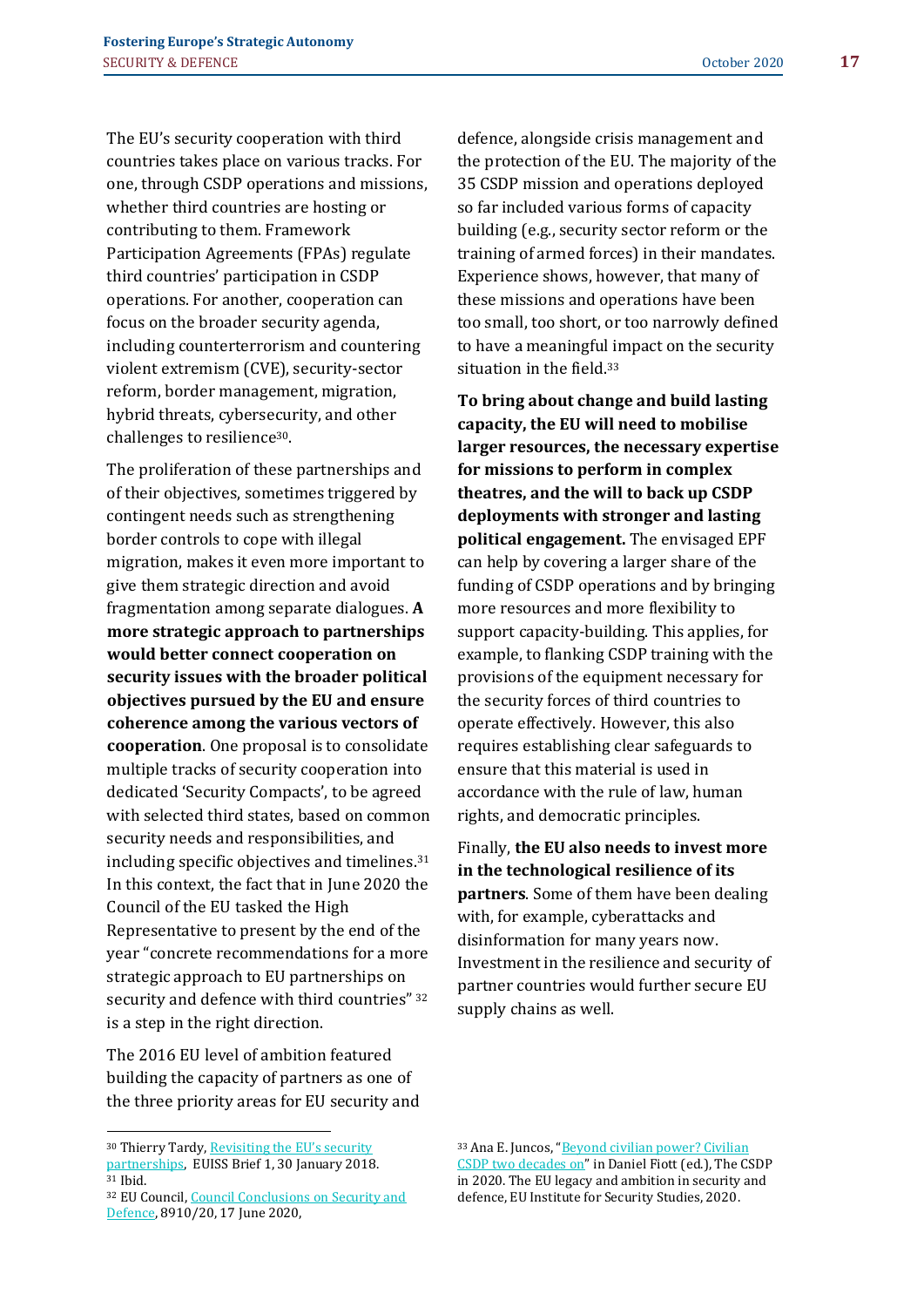## **Conclusion**

In a volatile strategic context, Europe needs to uphold its interests, protect its own security, confront challenges beyond its borders and engage with partners to maintain stability and a rules-based international order. To succeed, Europeans need to become more strategic and more autonomous. Fostering strategic autonomy in security and defence matters remains controversial. Critics point to the fact that Europeans lack the capabilities and the necessary political will to take more responsibility for their security. Others worry that the pursuit of strategic autonomy may alienate the US and thus weaken NATO. Still others argue that strategic autonomy is ill-defined and that its implications are uncertain.

While it is important to recognise that the road towards strategic autonomy is paved with obstacles, and that the Atlantic Alliance remains essential to Europe's collective defence, these arguments reflect deeper problems – different perceptions of security priorities and a deficit of mutual confidence.

**The debate about Europe's strategic autonomy, and the EU's role in advancing it, is primarily a political one.** Incremental progress will depend on two factors. First, whether EU member states can seriously engage in a structured dialogue on respective threat assessments and priorities, aimed to define what they are prepared to do to support each other and contribute to joint undertakings. Second, whether the EU can harness its potential and deliver concrete results across all the dimensions covered by the EU's level of ambition. In other words, **confidencebuilding and tangible output go hand in hand**.

This paper has outlined several steps that the EU should take to foster its strategic autonomy in the security and defence

domain along three principal and mutually reinforcing lines of action: brace, empower and engage. That means increasing Europe's cohesion and resilience, sharpening the definition of common priorities and corresponding requirements, ensuring that the EU and its member states have the assets they need to match these priorities, and working with transatlantic allies and other partners.

**Despite recent progress on the EU's security and defence agenda, most of the work lies ahead.** Based on the ongoing analysis of the threats facing Europe, EU member states should mobilise the Strategic Compass process to translate their level of ambition into clearer priorities and should join forces to meet them. Doing so will also require a deeper reflection on the connection between EU defence efforts, cooperation among Europeans within NATO, strengthening the EU-NATO partnership, and the future defence relationships with the US and the UK.

The future course of US foreign policy is uncertain, and that will be a major factor impacting Europe's security and EU priorities. Scenarios differ significantly depending on the results of the November 2020 elections. Regardless of who wins, however, it is likely that the US will be more selectively involved in the crises in Europe's surroundings, that their resources may be under pressure, given a growing focus on the Asia-Pacific, and that the US demand for Europeans to do more for their security will only grow stronger. If, however, Europeans need to step up their game, it is only reasonable that they do so in the context of a more mature relationship with their US ally, less defined by dependence and more by an actual strategic dialogue. That includes advancing their industrial and technological capacity to cater to Europe's defence needs.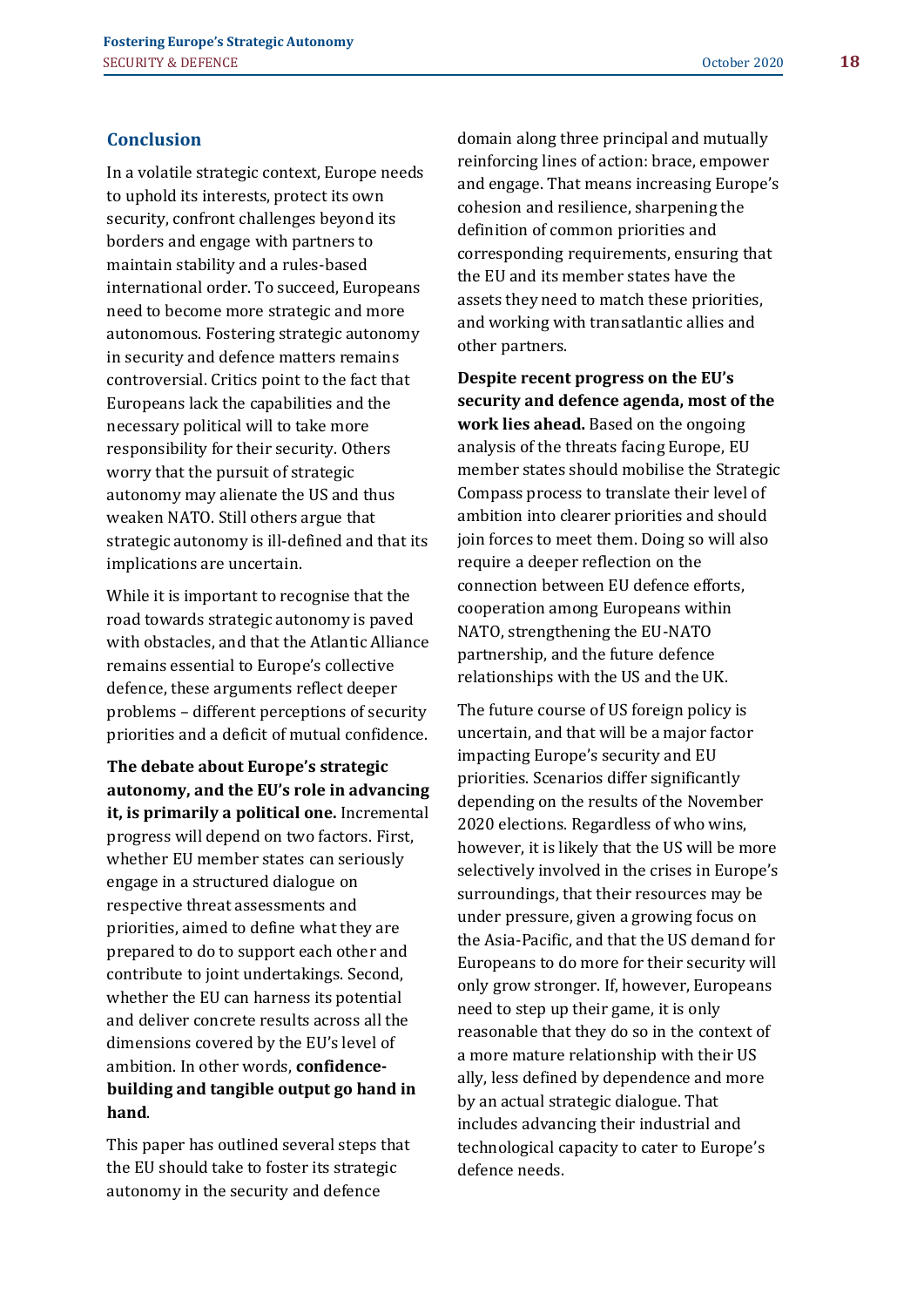**Strategic autonomy should not be approached as a binary choice between being fully autonomous or entirely dependent, but as a matter of degree. However, degrees matter a great deal.** If full autonomy or independence are currently not in sight for Europe in security and defence matters, Europeans need to become more self-reliant to confront the large spectrum of threats they face. In some areas, such as strengthening Europe's resilience to hybrid and cyber threats, progress is being made. In others, such as crisis management, Europeans have built cooperative arrangements to develop the capabilities to perform a much more robust role, on their own if need be. However, these arrangements must be used, and capabilities must be integrated through effective force packages. As to protecting Europe against military threats, Europeans need to become more capable to assist each

other and join forces to bring more to the table of the Atlantic Alliance. **Through multiple tools and resources, the EU is in a unique position to empower its member states to implement all aspects of the 2016 level of ambition in security and defence. Mobilising this potential would bring a net strategic gain to Europe at large and to the transatlantic partnership. Failing to do so would be an unnecessary net loss.** 

*Giovanni Grevi is a Senior Associate Fellow with the European Policy Centre*

*Paul Ivan was a Senior Policy Analyst with the European Policy Centre*